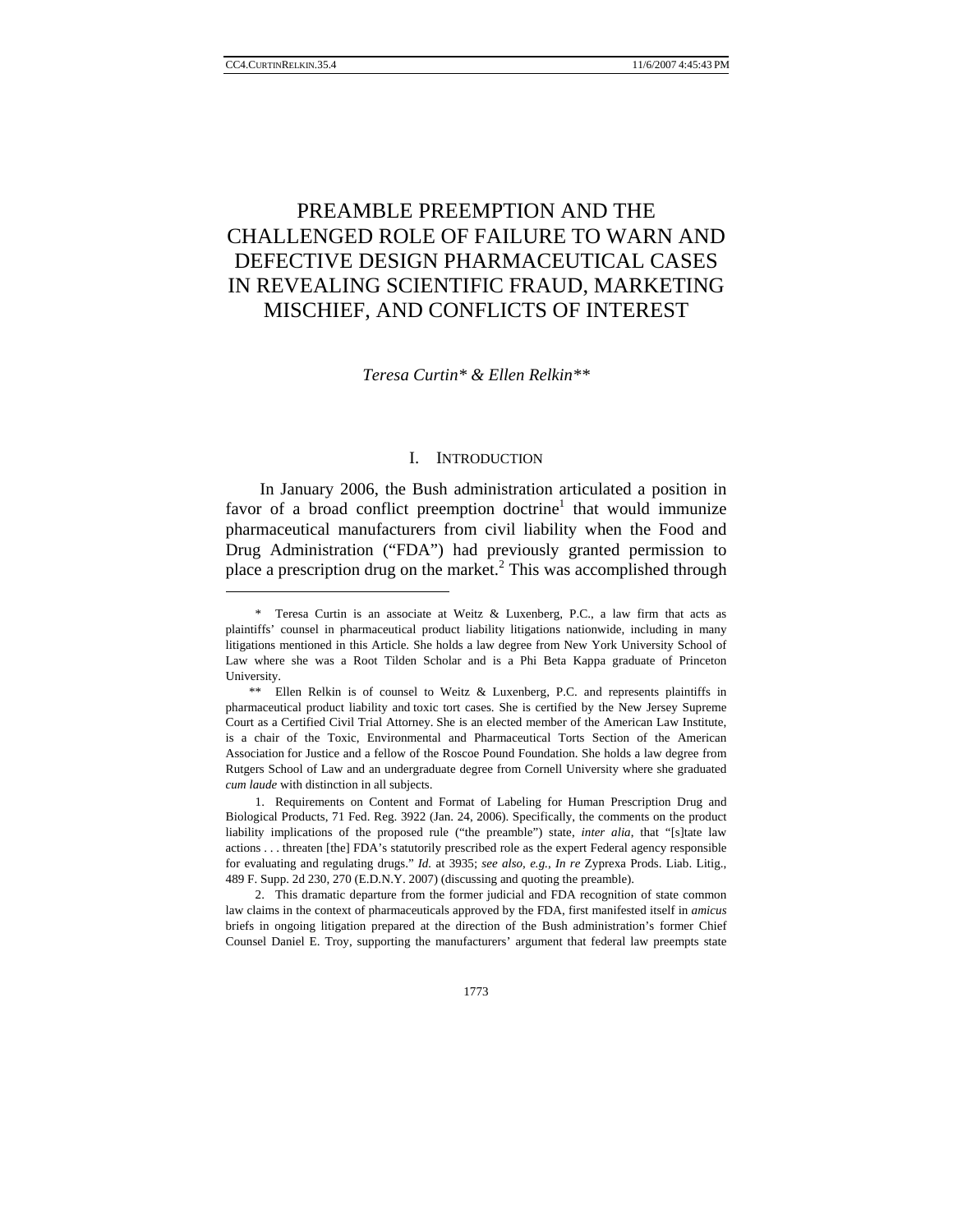### 1774 *HOFSTRA LAW REVIEW* [Vol. 35:1773

a preamble to a new regulation in the Federal Register<sup>3</sup> related to prescription drug labeling formats that declared compliance with FDA requirements for drug labeling preempts state tort law claims, without any notice and comment period for the public or interest groups to respond.4 If federal preemption was held to apply to pharmaceutical companies, a preemption defense could obliterate failure to warn or defective design drug cases.<sup>5</sup> Because federal law does not recognize

common law claims. *See* Congressman Maurice Hinchey, *FDA Is Placing Corporations Above Public*, http://www.house.gov/hinchey/issues/fda.shtml (last visited Oct. 2, 2007). This web site lists documentation that shows Chief Counsel Troy's involvement with manufacturers, including a sworn affidavit discussing a speech that Troy made at a conference on drug and medical device defense attorneys in which Troy allegedly actively solicited cases where the agency might intervene to argue preemption and actively encourage defense attorneys to make preemption arguments in their cases. Beginning in 2002, the FDA filed several *amicus* briefs arguing that its decisions not to require suicide warnings preempted claims asserting a state-law duty to provide those same warnings. *See Amicus* Brief for the United States in Support of the Defendant-Appellee and Cross-Appellant, and in Favor of Reversal of the District Court's Order Denying Partial Summary Judgment to Defendant-Appellee and Cross-Appellant at 15-25, Motus v. Pfizer, Inc. (Roerig Div.), 358 F.3d 659 (9th Cir. 2004) (Nos. 02-55372, 02-55498); *Amicus* Brief for the United States, Kallas v. Pfizer, Inc. at 23-26 (D. Utah Sept. 15, 2005) (No. 04-CV-00998); Brief for *Amicus Curiae* the United States of America at 13-23, Colacicco v. Apotex, Inc., 432 F. Supp. 2d 514 (E.D. Pa. 2006) (No. 05-5500); Brief of United States as *Amicus Curiae* in Support of Defendants-Appellees at 16- 30, Colacicco v. Apotex, Inc. (3d Cir. Dec. 4, 2006) (No. 06-3107). These briefs are available online at the web site of the American Enterprise Institute for Public Policy Research ("AEI"), propreemption organization. AEI, FDA Preemption and Pharmaceutical Product Liability, http://www.aei.org/research/liability/subjectAreas/pageID.1378,projectID.23/default.asp (last visited Oct. 2, 2007). The court in *Motus* avoided the preemption issue. 358 F.3d at 660. The *Kallas*  litigation settled before there was any decision. The district court in *Colacicco* agreed with the FDA and found the SSRI claim preempted. 432 F. Supp. 2d at 538 (currently on appeal).

 <sup>3.</sup> Specifically, the preamble states that "FDA approval of labeling [under the new labeling requirements] . . . preempts conflicting or contrary State law, regulations, or decisions of a court of law for purposes of product liability litigation." Requirements on Content and Format of Labeling for Human Prescription Drug and Biological Products, 71 Fed. Reg. at 3933-34. The FDA further stated that it was "the expert Federal public health agency charged by Congress with ensuring that drugs are safe and effective, and that their labeling adequately informs users of the risks and benefits of the product and is truthful and not misleading." *Id.* at 3934. The Bush administration has also been accused of attempting to bypass the courts and nullify state products liability and consumer protection law through other agencies adopting such regulatory preambles, including the National Highway Traffic Safety Administration and Consumer Product Safety Commission. *See, e.g.*, Richard Frankel, *Undue Deference*, 42 TRIAL 30, 30-31 (Nov. 2006).

<sup>4.</sup> *See, e.g.*, *In re Zyprexa Prods. Liab. Litig.*, 489 F. Supp. 2d at 274 (noting under 21 C.F.R.  $\S\S 10.85(d)(1)$ , (e), (g), this lack of notice and comment period suggests that the preamble is advisory, binding only on the agency and subject to limited deference); *see also* Reno v. Koray, 515 U.S. 50, 61 (1995) (limited deference when no notice and comment period).

 <sup>5.</sup> The Bush administration's position has been described by several law commentators as contrary to the principles of federalism and as a "back-door" attempt to sidestep Congress and courts after the Bush administration failed to persuade either to adopt a preemption doctrine. *See*  Jonathan V. O'Steen & Van O'Steen, *The FDA Defense: Vioxx and the Argument Against Federal Preemption of State Claims for Injuries Resulting From Defective Drugs*, 48 ARIZ. L. REV. 67, 92 (2006); *see also In re Zyprexa Prods. Liab. Litig.*, 489 F. Supp. 2d at 240 (noting that if preemption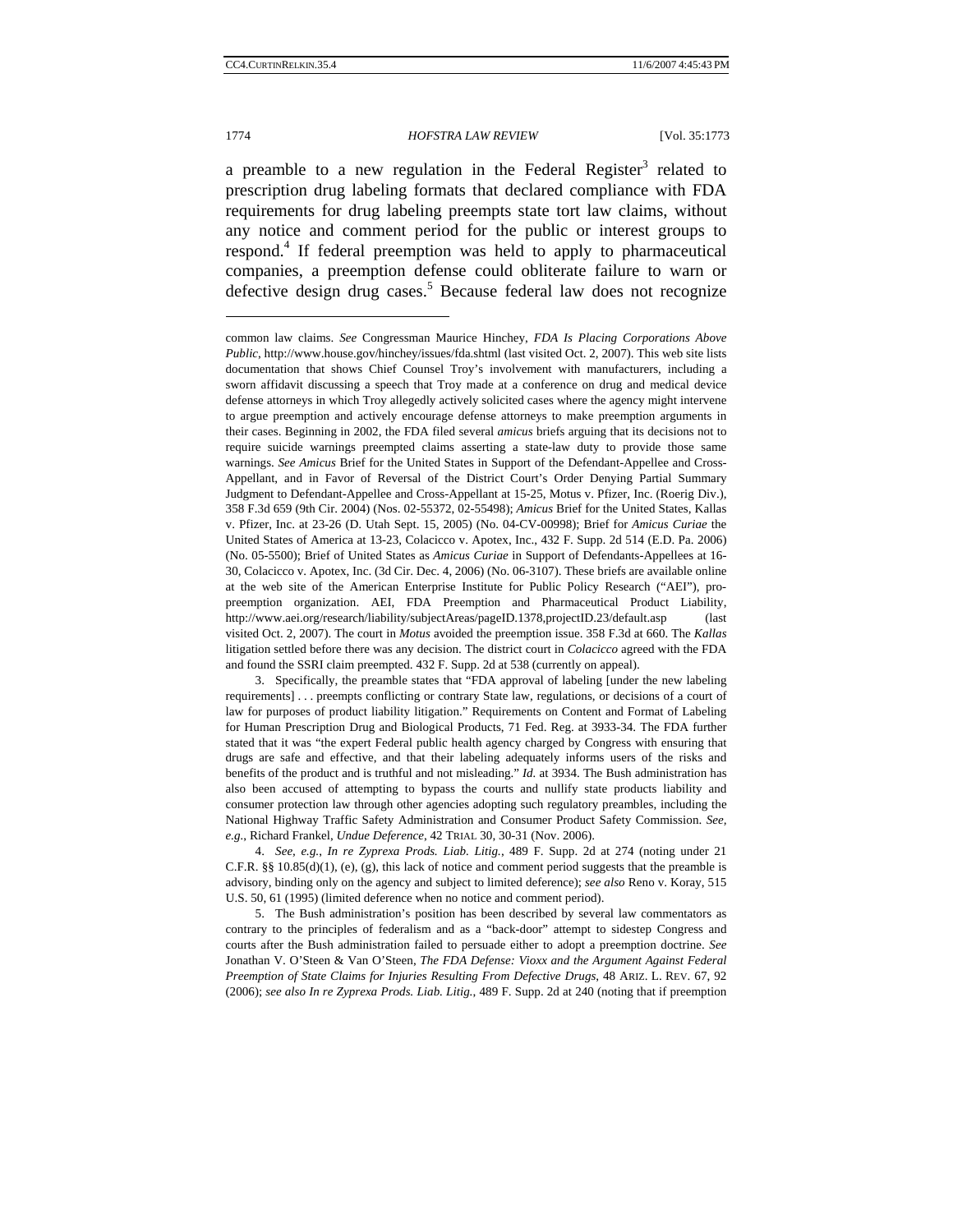#### 2007] *PREAMBLE PREEMPTION* 1775

private litigants with a cause of action, if the FDA or the manufacturer negligently fails to consider a potential danger posed by a pharmaceutical drug, it is the "injured consumer alone who will pay the price."<sup>6</sup> In addition, because the Supreme Court has found that product liability claims premised on fraud on the FDA are implicitly preempted, $^7$ such implied preemption would mean that even if market approval was obtained through intentional misrepresentation on the part of the manufacturer, by, for example, failing to report studies indicating substantial risks, injured consumers cannot recover any compensation for their injuries when a plaintiffs' theory of liability is solely based on fraud on the FDA.<sup>8</sup> The position taken by the Bush administration in the 2006 preamble has been noted not only to be contrary to Congress's intent in enacting the FDA<sup>9</sup> and against well-established state and federal law, $10$  but also against the FDA's prior position recognizing

common law suits as protecting consumers.<sup>11</sup> This has resulted in

11. *Id.* at 273-74 (citing prior agency positions in Federal Register where the FDA took a contrary stance). The Bush administration's position has been described by several law

occurred, the manufacturer at most would be liable for injuries that occurred up to the first FDA approved warning label or the time the new label was worded, or perhaps the distribution of the "Dear Doctor" letters under circumstances of case).

<sup>6.</sup> Riegel v. Medtronic, Inc., 451 F.3d 104, 129 (2d Cir. 2006) (Pooler, J., concurring in part and dissenting in part), *cert. granted*, 127 S. Ct. 3000 (June 25, 2007) (No. 06-179). While this statement was made in the context of a medical device case where the plaintiff was found by the majority of the court not to have a claim for failure to warn or defective design on preemption, the same result will hold true in pharmaceutical tort cases if the preamble is found to preempt private consumer failure to warn or defective design tort actions.

<sup>7.</sup> *See* Buckman Co. v. Plaintiffs' Legal Comm., 531 U.S. 341, 348 (2001). The United States Supreme Court has recently granted certiorari in *Desiano v. Warner-Lambert*, 467 F.3d 85 (2d. Cir. 2007), to hear the narrow issue of whether "fraud on the FDA" claims are implicitly preempted. *See* Warner-Lambert Co., LLC v. Kent, No. 06-1498, 2007 WL 1420397 (U.S. Sept. 25, 2007); *infra* notes 14-19 and accompanying text.

<sup>8.</sup> *Buckman* did not involve a drug manufacturer, but a facilitator hired to negotiate the FDA process, and involved a whole theory of state law liability premised exclusively on FDA fraud. *Buckman Co.*, 531 U.S. at 348 ("[S]tate-law fraud-on-the-FDA claims conflict with, and are therefore impliedly pre-empted by, federal law."). Thus despite manufacturers and some courts such as *Desiano* extending *Buckman* to apply in situations where fraud on the FDA is an element of proof, thus limiting the ability to get recovery even in the face of known misrepresentations made to the FDA, arguably *Buckman* does not extend that far.

<sup>9.</sup> *See, e.g.*, Brian Wolfman, *Why Preemption Proponents Are Wrong*, 43 TRIAL 20, 27 & n.39 (Mar. 2007) (noting that when Congress was considering the legislation that led to the enactment of the FDA, the end for a private federal cause of action for damages was explicitly rejected on the grounds that a common law right of action already existed).

 <sup>10.</sup> *See, e.g.*, *In re Zyprexa Prods. Liab. Litig.*, 489 F. Supp. 2d at 271 (noting that "[n]early every court to have considered the issue of federal [FDA] preemption before the preamble was issued has rejected the FDA's current position"). The FDA, in the preamble, claimed that these cases were based on a misunderstanding that the FDA labeling requirements only established a minimum safety standard, and not a ceiling. *See* 71 Fed. Reg. 3922, 3934 (Jan. 24, 2006).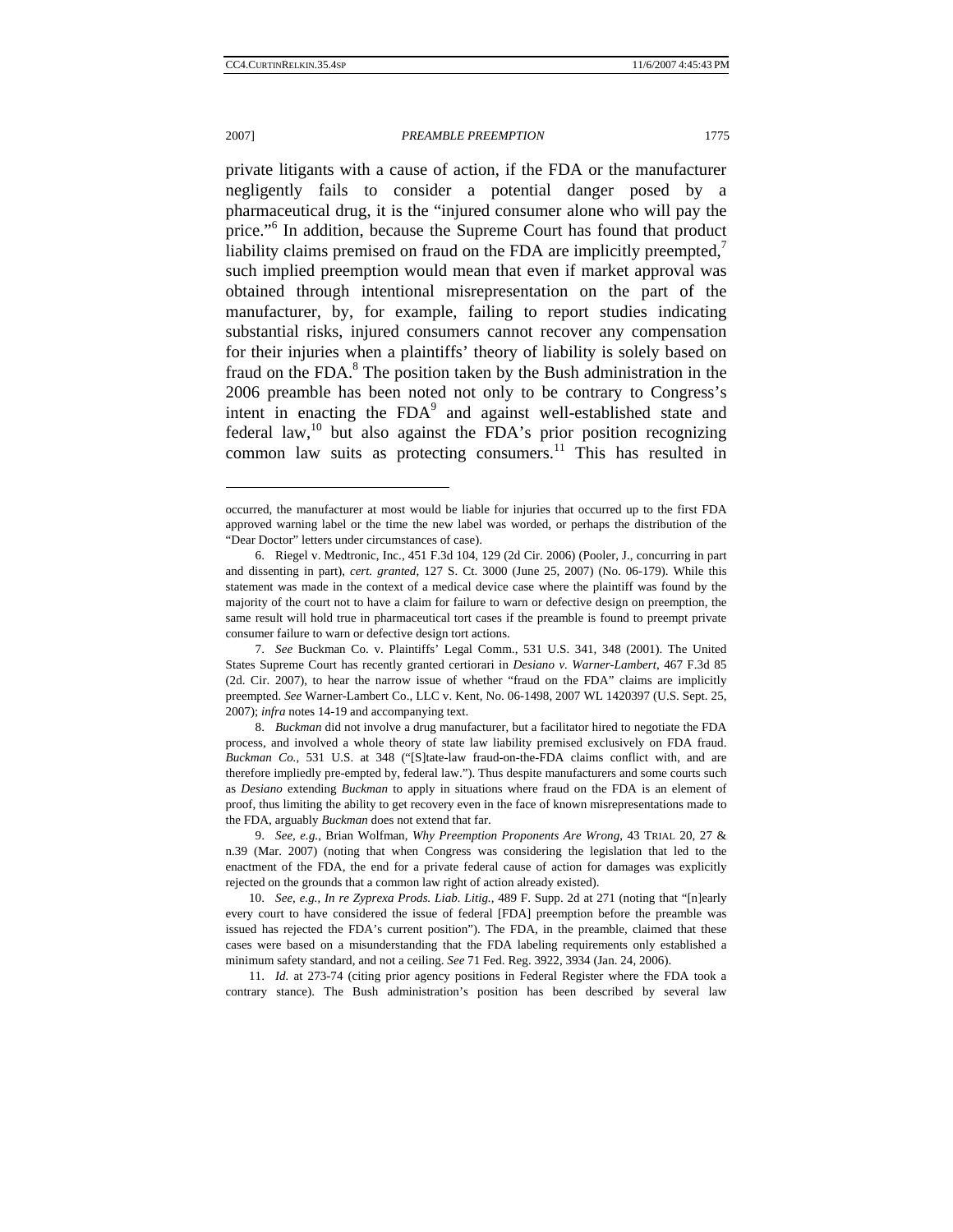#### 1776 *HOFSTRA LAW REVIEW* [Vol. 35:1773

organizations such as the prestigious *New England Journal of Medicine* criticizing the Bush administration's "politicalization" of the FDA.<sup>12</sup> On June 25, 2007, the United States Supreme Court granted certiorari in *Riegel v. Medtronic*<sup>13</sup> on the issue of whether FDA pre-market approval of a medical device preempts state-law tort claims relating to the safety or efficacy of the device. Then on September 25, 2007, the Court granted certiorari in *Warner- Lambert Co., LLC v. Kent*<sup>14</sup> on the narrow issue of whether any reference to "fraud on the FDA," whether in state legislation or common law, is void as a result of implied preemption.<sup>15</sup>

13. 127 S. Ct. 3000 (June 25, 2007) (No. 06-179).

 14. Warner-Lambert Co., LLC v. Kent, No. 06-1498, 2007 WL 1420397 (U.S. Sept. 25, 2007); *see supra* note 7.

15. The Petitioner manufacturer framed the issues as being:

1. Whether, under the conflict preemption principles in *Buckman Co. v. Plaintiffs' Legal Comm.*, 531 U.S. 341 (2001), federal law preempts state law to the extent that it requires the fact-finder to determine whether the defendant committed fraud on a federal agency that impacted the agency's product approval, where the agency—which is authorized by

commentators as contrary to the principles of federalism and as a "back-door" attempt to sidestep Congress and courts after the Bush administration failed to persuade either to adopt a preemption doctrine. *See* O'Steen & O'Steen, *supra* note 5, at 92-93; Catherine M. Sharkey, *Preemption by Preamble: Federal Agencies and the Federalization of Tort Law*, 56 DEPAUL L. REV. 227, 228 (2007) ("Federal agency momentum towards increased preemption—evidenced by clear statements in the preambles of issued regulations—fits the broader pattern of what [we] have termed 'backdoor federalization.'").

 <sup>12.</sup> Gregory D. Curfman et al., Editorial, *Blueprint for a Stronger Food and Drug Administration*, 355 NEW ENG. J. MED. 1821 (2006). The Bush administration's appointees to the FDA have been accused of actively soliciting lawyers for the industries they are supposed to be regulating to offer up cases in which the FDA could file briefs in order to extend FDA preemption in support of the manufacturers. *See, e.g.*, Thomas Frank, *Erasing the Rules*, NEWSDAY, Oct. 11, 2004, at A04; Michael Kranish, *FDA Counsel's Rise Embodies US Shift*, BOSTON GLOBE, Dec. 22, 2002, at A1; Anne C. Mulkern, *Watchdogs or Lap Dogs? When Advocates Become Regulators President Bush Has Installed More than 100 Top Officials Who Were Once Lobbyists, Attorneys or Spokespeople for Industries They Oversee*, DENVER POST, May 23, 2004, at A-01. In addition to this current threat of implied preemption through the Bush administration, perhaps realizing that they are on the losing end of the preemption debate, pharmaceutical companies are attempting to avoid the preemption debate altogether by lobbying state legislatures to pass state laws that preclude state tort actions against manufacturers of drugs approved for use by the FDA. *See, e.g.*, O'Steen & O'Steen, *supra* note 5, at 69 (discussing the issue of pharmaceutical lobbying of state legislatures). In fact, one state, Michigan, passed a law that explicitly gives immunity to drug manufacturers for failure to warn if the medicine was in compliance with FDA regulations at the time of sale. MICH. COMP. LAWS § 600.2946(5) (2007). The constitutionality of this statute was upheld in *Taylor v. SmithKline Beecham Corp*., 658 N.W.2d 127 (Mich. 2003). The only exception to this defense is if the company fraudulently withheld information that would have led the FDA to recall the drug or deny approval. MICH. COMP. LAWS § 600.2946(5)(a) (2007). This exception may be difficult for plaintiffs to use because in *Buckman*, the Supreme Court suggested that fraud on the FDA claims may be preempted from being litigated by entities other than the FDA, which would leave Michigan residents unable to recover under this exception. 531 U.S. at 344. The Michigan statute is currently under legislative challenge. *See* H.B. 4044, 4045, 94th Leg., Reg. Sess. (Mich., as passed by House, Feb. 22, 2007).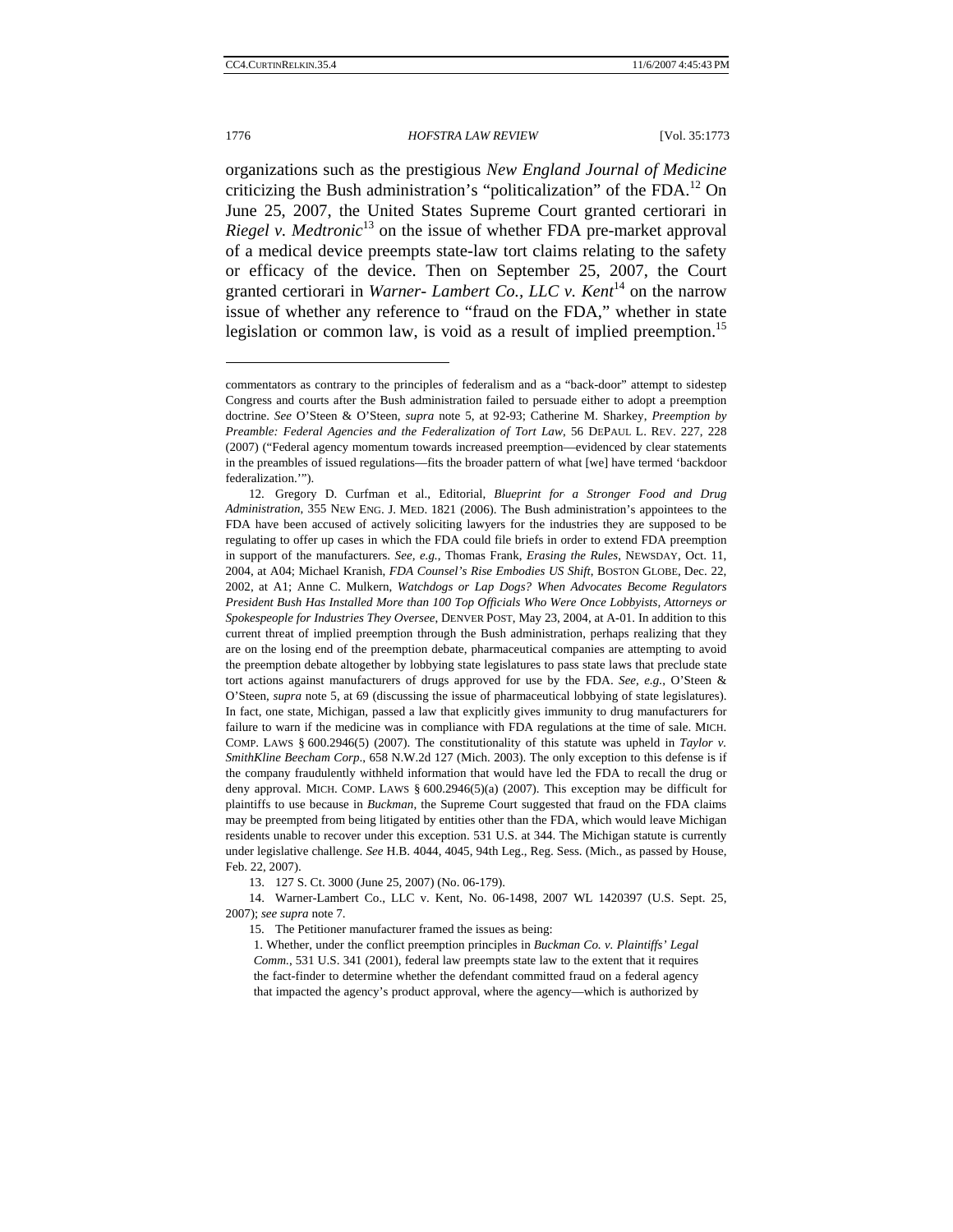### 2007] *PREAMBLE PREEMPTION* 1777

While the *Riegel* case can be clearly distinguished from pharmaceutical cases in that the pertinent federal statute involved<sup>16</sup> contains an express preemption provision, and *Warner- Lambert Co., LLC v. Kent* deals with a narrow self-contained issue—essentially whether any reference to "fraud on the FDA" in state legislation or common law is void as a result of implied preemption<sup>17</sup>—these cases are certainly part of the broader debate over the extent to which the Bush administration and Congress may preclude the states from imposing consumer regulations that are more stringent than the federal government's and viewed as pitting the states against the manufacturers.<sup>18</sup> Given that federal circuit courts and state courts are split on this issue, no question exists that sooner or later the Supreme Court will hear the sister issue of whether pharmaceutical failure to warn or defective design lawsuits are preempted if a prescription drug has been approved by federal law.<sup>19</sup>

17. *See supra* note 8.

 18. *See, e.g.*, Stephen Labaton, *Supreme Court to Weigh Limits on Cases Involving Medical Devices*, N.Y. TIMES, June 26, 2007, at C3.

Congress to investigate and determine fraud—has not found any such fraud . . . .

<sup>2.</sup> Whether, [under *Buckman*], federal law preempts the provision in a Michigan statute that allows a product liability claim to be maintained against a manufacturer of an FDAapproved drug where, without an FDA finding of fraud on that agency, the fact-finder is required to make a finding under state law as to whether the manufacturer committed fraud-on-the-FDA and whether, in the absence of that fraud, the FDA would not have approved the drug.

Petition for a Writ of Certiorari, *Warner-Lambert Co., LLC v. Kent*, 2007 WL 1420562 (May 10, 2007) (No. 06-1498). Even if the Supreme Court found that *Buckman* implicitly preempts "fraud on the FDA" claims, arguably this would not mean that state tort law claims are barred but merely that state legislatures would have to rewrite state tort law so as to not refer to fraud on the FDA.

 <sup>16.</sup> This case involved the Medical Device Amendments of 1976 ("MDA"), 21 U.S.C. § 360c *et seq*. (2000), to the Federal Food, Drug, and Cosmetic Act ("FDCA"), 21 U.S.C. § 301 *et seq*. (2000). The MDA contains an express preemption provision that forbids a state from adopting any requirement "which is different from, or in addition to, any requirement" in federal law and involved what is considered to be the most stringent pre-approval process compared to an earlier United States Supreme Court medical device case where no preemption was found. 21 U.S.C. § 360k(a) (2000). Earlier, federal courts that have heard this issue reached different results on the issue of the preemption of state statutory and common law claims. *See, e.g.*, Riegel v. Medtronic, Inc., 451 F.3d 104, 106 (2d. Cir. 2006) (summary judgment dismissal of the plaintiffs-appellants' strict liability, breach of implied warranty, and negligent design, testing, inspection, distribution, labeling, marketing, and sale claims as to the Evergreen Balloon Catheter, a PMA-approved medical device); *In re* Zyprexa Prods. Liab. Litig., 489 F. Supp. 2d 230, 270 (E.D.N.Y. 2007) (noting difference between FDCA and FDA preemption issues).

 <sup>19.</sup> *See infra* note 112 and accompanying notes discussing *Levine v. Wyeth*, No. 2004-384, 2006 WL 3041078 (Vt. Oct. 27, 2007), which is the first top state court in which the United States Supreme Court has been asked by the manufacturer to consider granting certiorari on this issue. A number of cases rejected any argument of preemption based on the FDA preamble. *See, e.g.*, *In re*  Vioxx Prods. Liab. Litig., No. MDL 1657, 2007 WL 1952964, at \*8-9 (E.D. La. July 3, 2007); *In re Zyprexa Prods. Liab. Litig.*, 489 F. Supp. 2d at 270-78; Perry v. Novartis Pharms. Corp., 456 F. Supp. 2d 678, 684 (E.D. Pa. 2006); Adesina v. Aladan Corp., 438 F. Supp. 2d 329, 337-38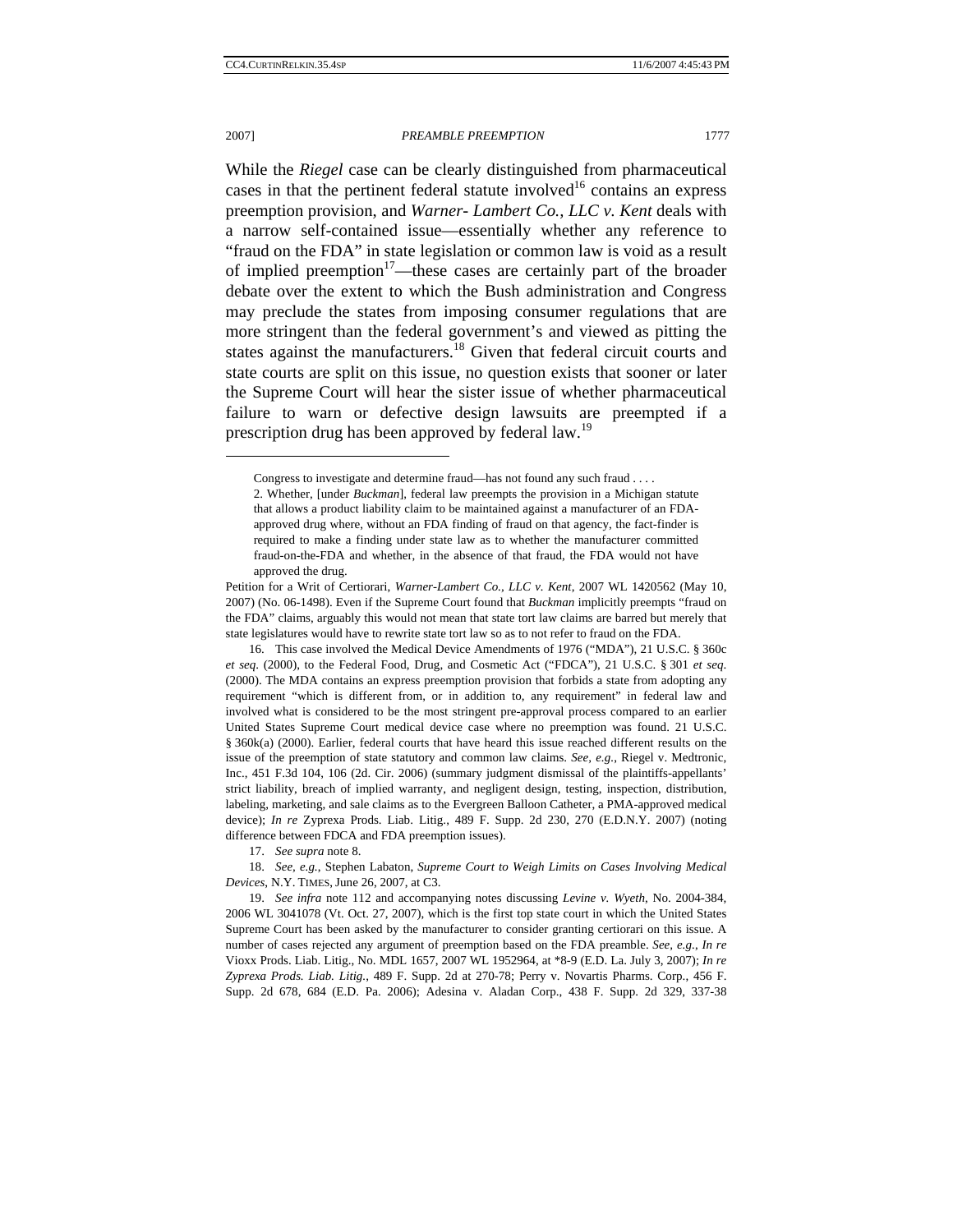### 1778 *HOFSTRA LAW REVIEW* [Vol. 35:1773

This Article is not intended to discuss the legal arguments against the preemption of state tort law claims for pharmaceutical manufacturers' failure to warn or defective design which has been discussed recently by a number of commentators<sup>20</sup> and courts,<sup>21</sup> but weighs in on this preemption debate in a practical manner. We suggest that understanding lack of "adequacy and candor of representations to the FDA and of robustness of inquiry and decisions of the FDA $^{22}$  is important in understanding the crucial role that litigation plays in protecting the general public, and is critical given the current FDA preemption debate and efforts in Congress to reform the FDA postmarket drug decision making and oversight process.<sup>23</sup> First we discuss the important gaps in the ascertainment and reporting of adverse effects associated with prescription drugs.<sup>24</sup> We then discuss the critical role that state and federal common law litigation plays in protecting the general public from scientific fraud, marketing mischief, and conflicts of interest<sup>25</sup> in a world where pharmaceutical companies are estimated to spend as much as \$12 billion annually marketing to physicians through in-office promotion, hospital promotions, and journal advertising.<sup>26</sup> Finally, we return to the issue of preemption and ask whether the FDA

<sup>(</sup>S.D.N.Y. 2006); Jackson v. Pfizer, Inc., 432 F. Supp. 2d 964, 968 (D. Neb. 2006) (rejecting FDA preemption); McNellis v. Pfizer, Inc., No. Civ. 05-1286, 2006 WL 2819046, at \*10 (D.N.J. Sept. 29, 2006) ("The Preamble, without more, does not signal to this Court Congressional intent to obviate state law."); Laisure-Radke v. Par Pharm., Inc., 426 F. Supp. 2d 1163, 1172 (W.D. Wash. 2006) ("FDA regulations provide only the minimum requirements . . . compliance with those regulations does not necessarily establish that the warnings at issue were adequate."); Deutsch v. Wyeth, Inc., HRT Mass Tort Case Code 266, MID-L-998-06 MT (N.J. Super. Ct. June 22, 2007) (order denying defendant's motion for partial summary judgment); Transcript of Oral Argument at 585:21-586:9, Doherty v. Merck & Co., Inc., No. ATL-L-0638-05-MT (N.J. Super. Ct. June 9, 2006) (on file with author) (Judge Higbee stating on the record that the FDA's preemption preamble is "a political statement" that is "contrary to all the law on preemption"). A number of other cases adopted FDA preemption. *See, e.g.*, Colacicco v. Apotex, Inc., 432 F. Supp. 2d 514, 538 (E.D. Pa. 2006) (deferring to FDA preemption preamble).

 <sup>20.</sup> *See, e.g.*, O'Steen & O'Steen, *supra* note 5; Wolfman, *supra* note 9; Robert L. Rabin, *Poking Holes in the Fabric of Tort: A Comment*, 56 DEPAUL L. REV. 293 (2007) (discussing the implications of agency initiated preemption).

 <sup>21.</sup> *See, e.g.*, *In re Zyprexa Prods. Liab. Litig.*, 489 F. Supp. 2d at 240-41.

<sup>22.</sup> *Id.* at 240.

 <sup>23.</sup> For example, the FDA has recently announced a plan to do a comprehensive assessment of the safety of drugs eighteen months after introduction, but no starting date for this plan has yet been announced and the assessment will be due eighteen months after that. *See* Gardiner Harris, *F.D.A. Installs Drug Reviews at 18 Months; Critics Say More Changes Are Needed*, N.Y. TIMES, Jan. 31, 2007, at A17.

 <sup>24.</sup> *See infra* Part II.

 <sup>25.</sup> *See infra* Part III.

 <sup>26.</sup> Stephanie Saul, *Doctors and Drug Makers: A Move to End Cozy Ties*, N.Y. TIMES, Feb. 12, 2007, at C10.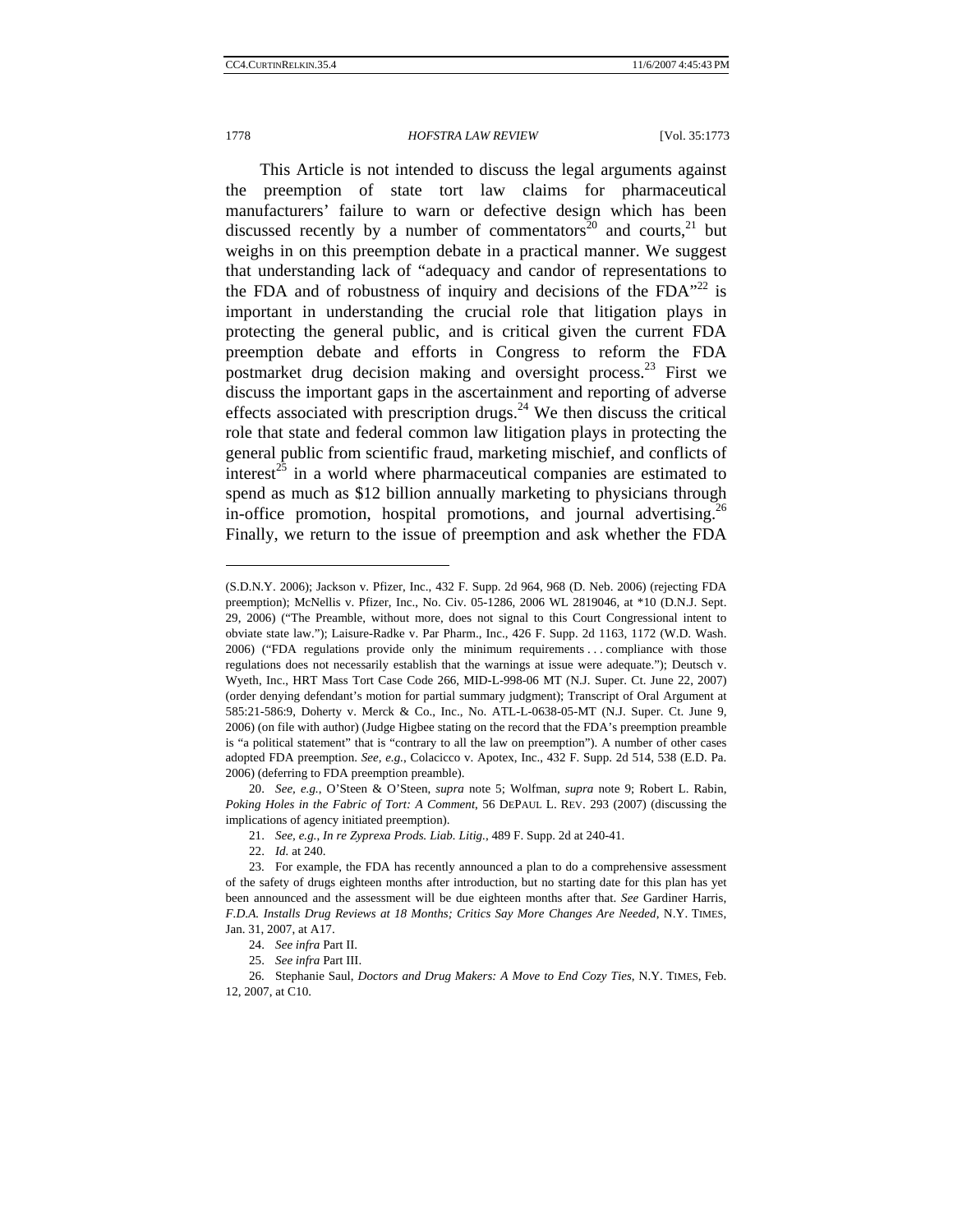might possibly be retreating from its 2006 preamble preemption position, albeit in an impractical and unpredictable manner.<sup>27</sup> We conclude that the FDA current postmarketing scheme is incapable of protecting consumers from pharmaceutical manufacturer's misconduct, and that lawsuits brought by private litigants provide a vital and essential role in discovering the hidden dangers of drugs currently on the market.

# II. IMPORTANT GAPS IN THE ASCERTAINMENT AND REPORTING OF ADVERSE EFFECTS ASSOCIATED WITH PRESCRIPTION DRUGS

In the past decade, and prior to that, several widely used prescription medications have been removed from the market either voluntarily, or pursuant to FDA request, upon reports that such medicines were causing life threatening adverse effects, and in some cases deaths.<sup>28</sup> Withdrawal is virtually never the result of the FDA initiating formal proceedings to remove a drug because, as the Director of New Drugs at the FDA, Dr. John Jenkins, recently acknowledged, in the context of an FDA expert advisory panel recommending an outright ban of over-the-counter pediatric cold products for children under the age of six, a forced withdrawal requiring a rule-making process could take "many years" to carry out.<sup>29</sup> The FDA has been criticized for taking "years to acknowledge risks to millions of patients that had been apparent to some researchers."30 Judge Weinstein, in rejecting a pharmaceutical company's preemption defense noted that "[i]t is apparent . . . that the FDA's own research is limited and that it relies heavily on the self-motivated representations and studies by the pharmaceutical industry,"<sup>31</sup> suggesting that the "lack of

 <sup>27.</sup> *See infra* Part III.D.

 <sup>28.</sup> For example, the FDA has already requested voluntary withdrawal of two drugs in 2007. Pergolide drug products used to treat Parkinson's disease, based on serious risk of damage to patients' heart valves on March 29, 2007. FDA, FDA Public Health Advisory: Pergolide (marketed as Permax), Mar. 29, 2007, http://www.fda.gov/cder/drug/advisory/ pergolide.htm. It similarly requested the voluntary withdrawal of Novartis Pharmaceuticals Corporation's Zelnorm, used for the treatment of irritable bowel syndrome, based on identified increased risk of serious cardiovascular adverse events on March 30, 2007. FDA, FDA Public Health Advisory: Tegaserod maleate (marketed as Zelnorm), Mar. 30, 2007, http://www.fda.gov/cder/drug/advisory/tegaserod.htm. The FDA generally posts recalls, market withdrawals, and safety alerts of the last sixty days on its website at http://www.fda.gov/ opacom/7alerts.html, with a complete list of recalls available on the FDA enforcement list at http://www.fda.gov/opacom/enforce.html.

 <sup>29.</sup> Gardner Harris, *F.D.A. Panel Urges Ban on Cold Medicines for Child Colds*, N.Y. TIMES, Oct. 20, 2007, at A1.

 <sup>30.</sup> Harris, *supra* note 23, at A17.

<sup>31.</sup> *In re* Zyprexa Prods. Liab. Litig., 489 F. Supp. 2d 230, 240 (E.D.N.Y. 2007).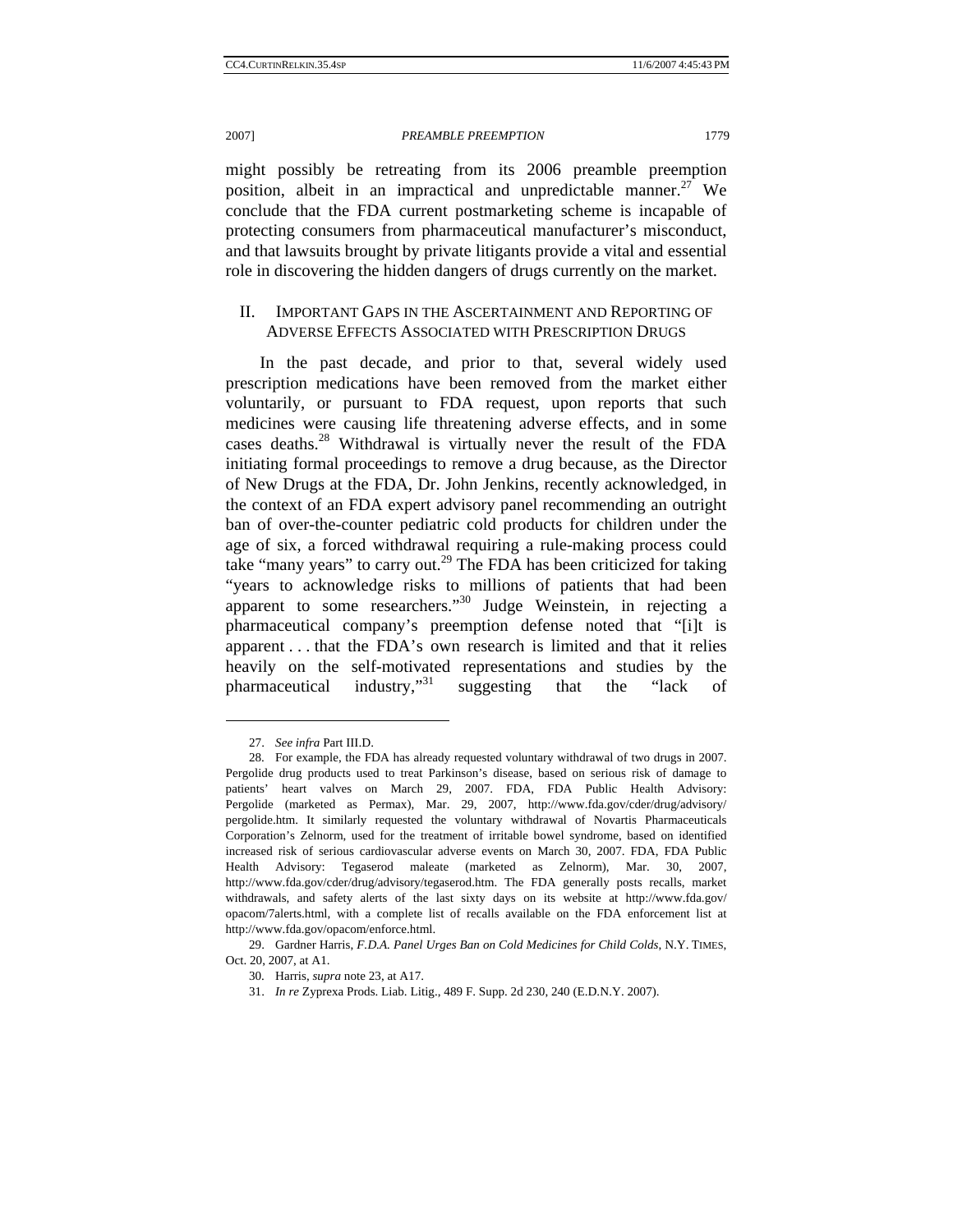adequate . . . [FDA] supervision of the pharmaceutical industry" is actually a factor to be considered in "the larger legal and factual context" in which the determination of fact and damages is made in pharmaceutical tort cases. $32$  The removal of drugs from the market almost uniformly shows that there are "often important gaps in the ascertainment and reporting of adverse effects associated with prescription drugs, and the balance of information presented to physicians about the risks and benefits of medications may understate the former and inflate the latter."<sup>33</sup> The danger of hidden adverse drug effects is that even a relatively small risk of a serious adverse effect can translate into a high number of consumers killed or hurt by such adverse effects, due to the vast number of prescriptions written for popular drugs. For example, related to the selective COX-2 inhibitor drug Vioxx, at the time of its withdrawal, more than two million patients around the world were taking the drug, leading to an estimated 88,000 to 140,000 Americans suffering Vioxx-related heart attacks, strokes, and other serious medical problems.<sup>34</sup>

# *A. The Problem: Limited U.S. Food and Drug Administration Post-Approval Authority Over Pharmaceuticals*

Once the FDA approves a drug, "the FDA [does] not have the explicit authority to require that drug sponsors take other safety

<sup>32.</sup> *Id.* at 239.

 <sup>33.</sup> Aaron S. Kesselheim & Jerry Avorn, *The Role of Litigation in Defining Drug Risks*, 297 JAMA 308, 308 (2007); *see also* David B. Ross, *The FDA and the Case of Ketek*, 356 NEW ENG. J. MED. 1601, 1601 (2007).

 <sup>34.</sup> *See* David J. Graham et al., *Risk of Acute Myocardial Infarction and Sudden Cardiac Death In Patients Treated With Cyclo-Oxygenase 2 Selective and Non-Selective Non-Steroidal Anti-Inflammatory Drugs: Nested Case-Control Study*, 365 LANCET 475, 480 (2005); *see also*  Memorandum from Rep. Henry A. Waxman to the Democratic Members of the Gov't Reform Comm., Re: The Marketing of Vioxx to Physicians, at 4 (May 5, 2005), *available at* http://oversight.house.gov/documents/20050505113149-41995.pdf [hereinafter Waxman Report] (citing Carolanne Dai, Randall S. Stafford & G. Caleb Alexander, *National Trends in Cyclooxygenase-2 Inhibitor Use Since Market Release*, 165 ARCHIVES OF INTERNAL MED. 171, 171-77 (2005)). This Report has been described as "the most extensive account ever provided to Congress of a drug company's efforts to use its sales force to market to physicians and overcome health concerns." *Id.* at 1. Merck's latest annual report estimated that 105 million prescriptions for Vioxx were written from May 1999 through August 2004 and states that Merck faces legal claims in 27,400 product liability suits, involving 46,100 plaintiff groups in the United States and also is a defendant in 264 class actions related to the use of Vioxx. Merck & Co., Inc., Annual Report (Form 10-K), at 5, 16 (Feb. 28, 2007). Merck has admitted that during 2006, "the Company spent \$500 million, including \$175 million in the fourth quarter, in the aggregate in legal defense costs worldwide" and recorded charges of \$673 million to increase the reserve solely for its future legal costs to \$858 million. *Id.* at 17.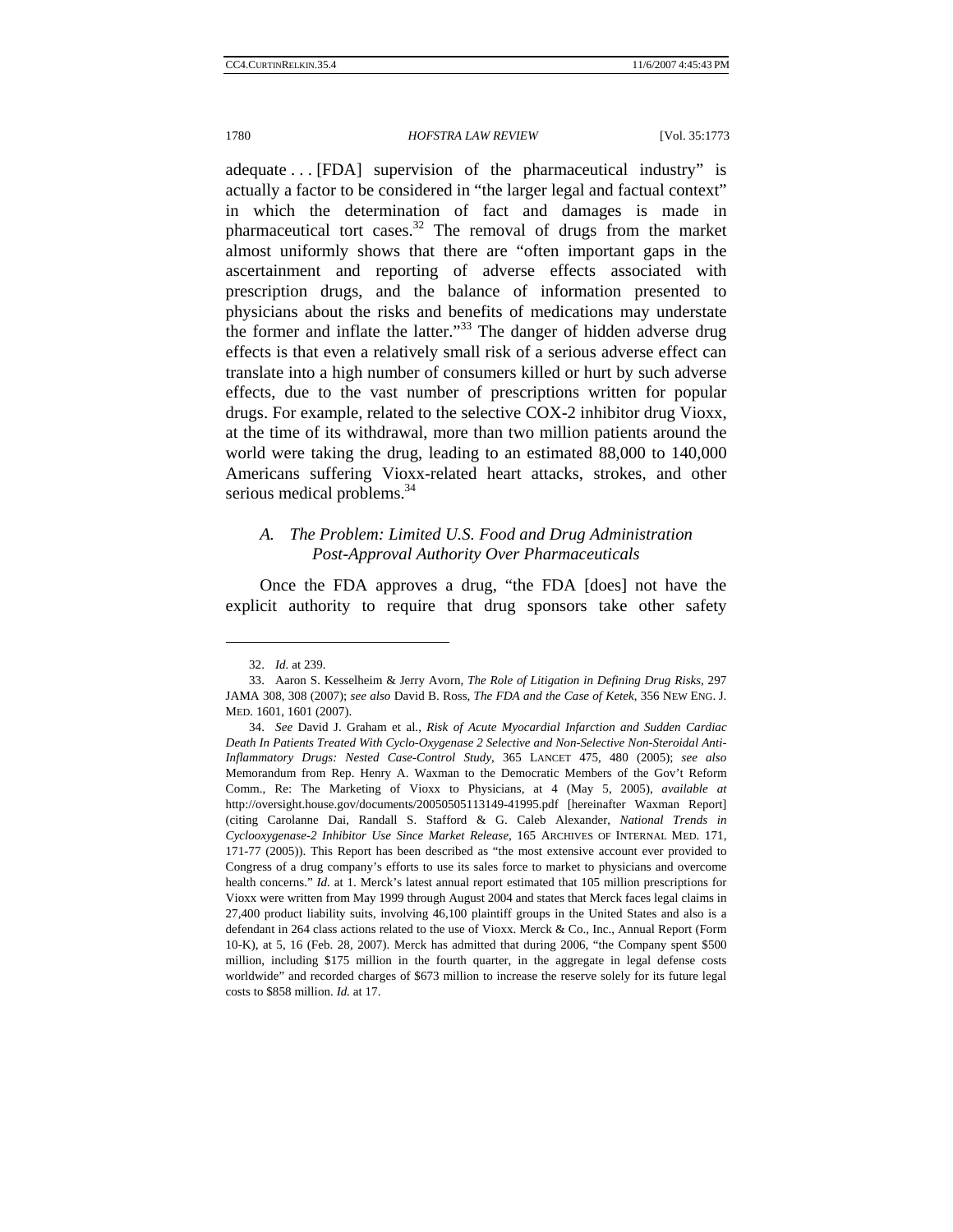### 2007] *PREAMBLE PREEMPTION* 1781

actions<sup>35</sup> and "has limited authority to require that sponsors conduct postmarket safety studies"<sup>36</sup> or ensure compliance with suggested changes in labeling or marketing practices. $37$  The limited FDA postapproval authority was the subject of a 2006 Government Accountability Office ("GAO") Report to Congress,  $38$  which reported a lack of coherent decision-making process for postmarket drug safety, the need for systematic tracking of postmarket drug safety issues, and explicitly recommended that the FDA be granted greater authority to order postmarketing studies by drug manufacturers.<sup>39</sup> In addition, a September 2006 extensive 350 page report by the Institute of Medicine of the National Academies of Science,<sup>40</sup> which is considered to be one of the most important medical advisory organizations in the country, criticized the FDA as being "rife with internal squabbles and hobbled by underfinancing, poor management and outdated regulations.<sup>"41</sup> The Institute Report made twenty-five specific recommendations, many of which would require Congressional authorizations, including that new drugs should be approved for only five year periods so the FDA can thoroughly review postmarket safety questions; newly-approved drugs should display a black triangle on their label to warn consumers that the drug is new and that their safety is more uncertain than older drugs; drug

 <sup>35.</sup> U.S. GOV'T ACCOUNTABILITY OFFICE, DRUG SAFETY: IMPROVEMENT NEEDED IN FDA'S POSTMARKET DECISION-MAKING AND OVERSIGHT PROCESS 10 (2006) [hereinafter 2006 GAO Report].

<sup>36.</sup> *Id.* at 11; *see also* Bruce M. Psaty & Curt D. Furberg, *Rosiglitazone and Cardiovascular Risk*, 356 NEW ENG. J. MED. 2522, 2523 (2007) (noting that while FDA frequently requires postmarket studies to address safety issues, only about a quarter of the *required* phase 4 postmarket trials were completed and noting the inadequate designs of such studies).

<sup>37.</sup> *See* Kesselheim & Avorn, *supra* note 33, at 308.

<sup>38.</sup> *See* 2006 GAO Report, *supra* note 35, at 9-12.

 <sup>39.</sup> *See id.* at 5-6. While this may change as a result of new legislation, see *infra* note 45, until now the FDA has had limited authority to require drug manufacturers to conduct postmarket safety studies. It may impose such post market studies during the premarketing stage under 21 C.F.R. § 314.510 (2007) as a condition of accelerated approval of new drugs for serious or life-threatening illnesses to allow the FDA to more quickly approve potentially life-saving drugs. Second, under 21 C.F.R. § 314.610(b)(1) (2007), the FDA can require postmarket studies as part of pre-marketing approval where human efficiency studies are not ethical or feasible due to the nature of the drug. The only postmarket situation where the FDA can currently require that drug sponsors conduct postmarket studies is under the Pediatric Research Equity Act of 2003 when such studies are needed to provide adequate labeling to ensure the safe and effective use in children. *See* 21 U.S.C. § 355c(b) (2000). In addition, even when postmarket studies are ordered, the FDA has remarkably little enforcement authority to force a manufacturer to comply with such studies.

<sup>40.</sup> INSTITUTE OF MEDICINE, COMMITTEE ON THE ASSESSMENT OF THE U.S. DRUG SAFETY SYSTEM, THE FUTURE OF DRUG SAFETY: PROMOTING AND PROTECTING THE HEALTH OF THE PUBLIC (Alina Baciu et al. eds., 2007), *available at* http://search.nap.edu/napcgi/skimit.cgi?recid=11750&chap=1-14 [hereinafter INSTITUTE REPORT].

 <sup>41.</sup> Harris, *supra* note 23, at A17.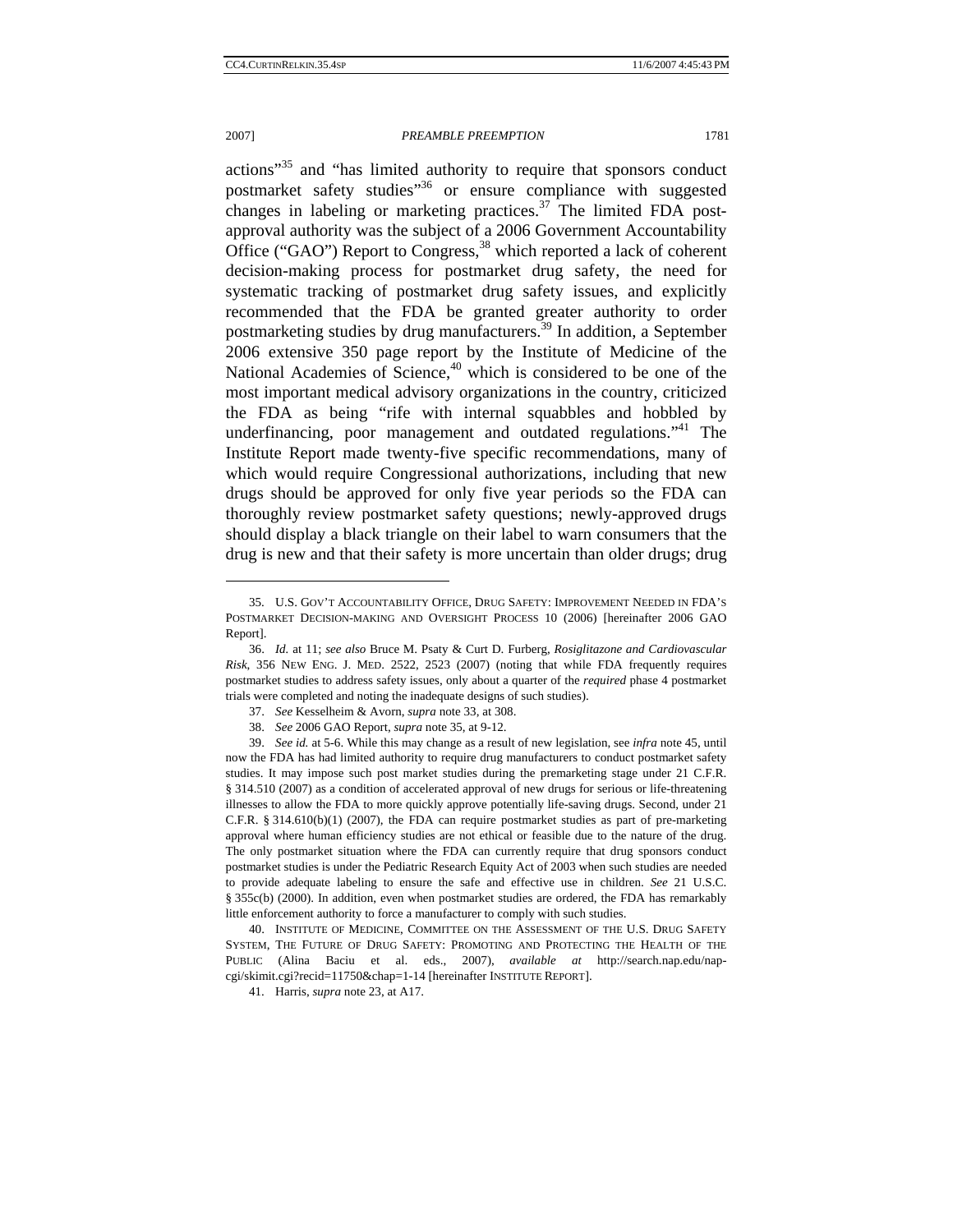advertisements should be banned during this initial period; the FDA should be given the authority to issue fines, injunctions, and withdrawals when pharmaceutical manufacturers fail to complete required safety studies—which the manufacturers often do. $42$  The Institute Report also recommends a six year term for the FDA commissioner—perhaps an implicit recognition of the problems caused when the FDA is politicized, as it has been under the Bush administration.<sup>43</sup> A January 2007 written response by the FDA to the Institute of Medicine's report, however, has been described by an Institute author as being "disappoint[ing]" in terms of how it failed to adopt the Institute's suggestion that the FDA be given greater authority to access the safety of drugs after they go on the market.<sup>44</sup> On September 27, 2007, President Bush signed into law the Food and Drug Administration Revitalization Act,<sup>45</sup> which is intended to strengthen the FDA's ability to carry out these tasks. The law has been described as a "Christmas tree with more moving parts than you can imagine" by a former FDA general counsel.<sup>46</sup> At the time that this Article went to press, whether the new law will significantly address the issues brought up in the Institute Report and the 2006 GAO Report is unclear, in part because how the Act's provisions will be implemented and their usefulness in protecting public health and safety depends on the writing of rules and regulations in the days to come. In the meantime, however, ample examples make clear "a drug's label can vary in its completeness and balance and may not be updated in a timely way to reflect new data."<sup>47</sup>

# *B. Result: Lack of Manufacturer Incentive to Investigate or Report Potential Adverse Effects and Massive Settlements Which Results in Impaired Prescription Decisions*

Virtually every major pharmaceutical manufacturer has either been caught concealing, or is currently accused of concealing, information related to either the safety or effectiveness of blockbuster prescription drugs. Some high visibility cases include: Baycol (cerivastatin) (manufacturer allegedly suppressed knowledge that patients were

<sup>42.</sup> *See* INSTITUTE REPORT, *supra* note 40, at 164-73.

<sup>43.</sup> *See id.* at 92-93.

<sup>44.</sup> *See* Harris, *supra* note 23, at A17.

<sup>45.</sup> See Jeffery M. Drazen, Stephen Morrissey & Gregory D. Curfman, Editorial, *Open Clinical Trials*, 357 N. ENG. J. MED. 1756 (2007).

<sup>46.</sup> Gardner Harris, *House Passes Bill Giving More Power to the F.D.A.*, N.Y. TIMES, Sept. 20, 2007, at A18.

<sup>47.</sup> Kesselheim & Avorn, *supra* note 33, at 308.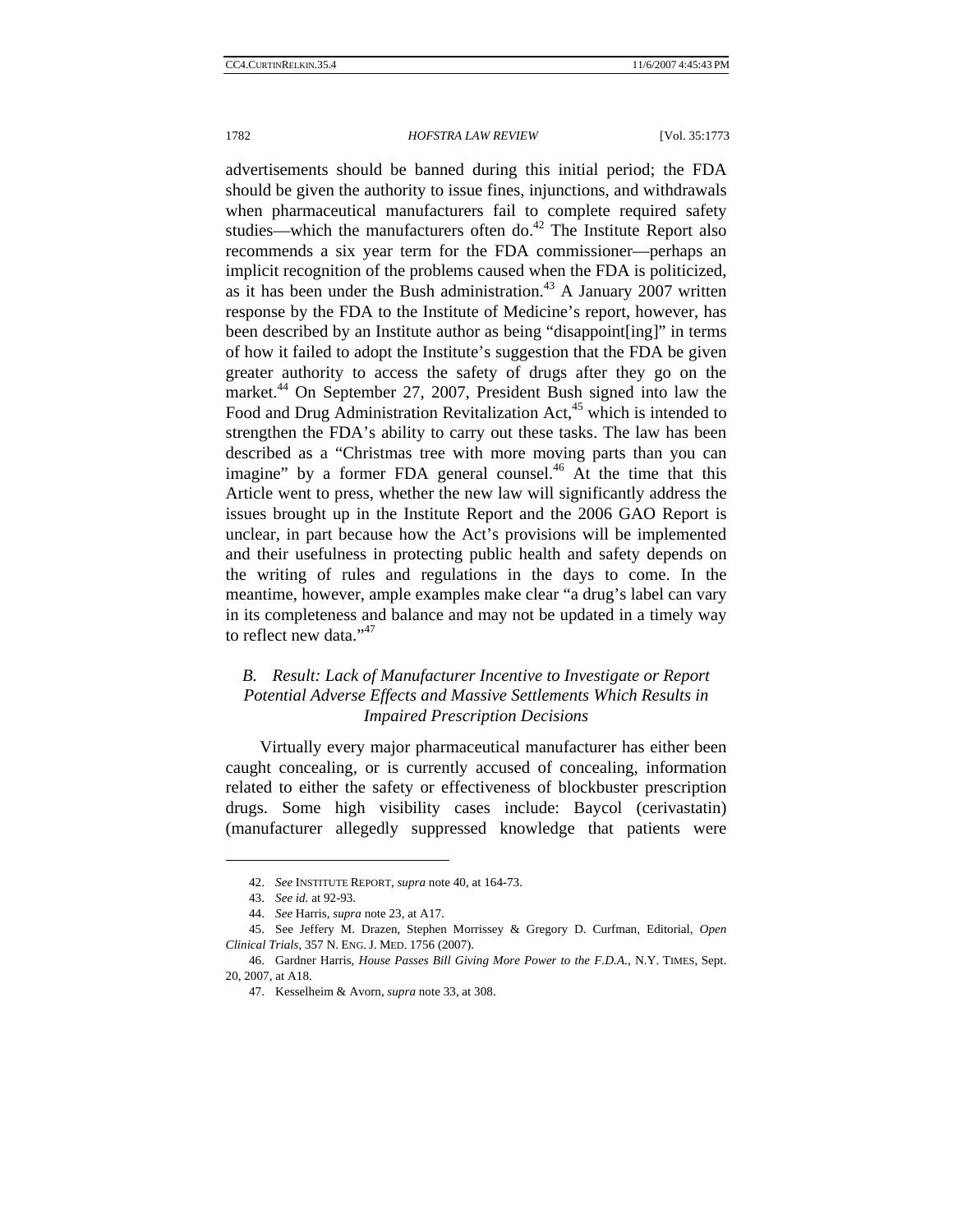### 2007] *PREAMBLE PREEMPTION* 1783

developing a potentially life-threatening muscle disease, and that the risk of such condition increased with higher dosages at the time the company was negotiating with the FDA for approval of the drug at higher dosages);<sup>48</sup> Bextra (valdecoxib) (\$1.2 billion in sales in 2004 allegedly achieved through Pfizer marketing drug as a "breakthrough" drug despite Pfizer's knowledge of the drug's lack of superiority and increased cardiovascular risks and potentially life-threatening skin reactions);<sup>49</sup> Ortho Evra (manufacturer currently accused of misrepresenting that birth control contraceptive patch was as safe as oral contraceptives even though it knew or should have known of excessive estrogen release);<sup>50</sup> Paxil (paroxetine) (manufacturer allegedly suppressed studies showing increased risk of suicidal behavior in children and adolescents taking antidepressant, while releasing the favorable exculpatory study resulting in \$55 million in sales related to mood disorders);<sup>51</sup> Vioxx (rofecoxib) (manufacturer allegedly suppressed known cardiovascular dangers of drug and instead waged aggressive marketing campaign to increase use of drug); $52$  Zyprexa (olanzapine) (30,000 cases brought against manufacturer that allegedly suppressed knowledge that drug caused hyperglycemia, diabetes, and excessive weight gain and instead provided false data to physicians). $53$ 

 <sup>48.</sup> *See infra* note 55 and accompanying text. The authors' firm has been involved in the Baycol MDL litigation in federal district court in Minnesota and the Pennsylvania state court.

<sup>49.</sup> *See, e.g.*, *In re* Bextra and Celebrex Mktg. Sales Practices and Prod. Liab. Litig., No. CV-05-1699, 2006 WL 2472484, at \*2 (N.D. Cal. Aug. 24, 2006) (discussing allegations). The authors' law firm is involved in this ongoing litigation and related litigation pending in the New York state court system. The web sites involving these litigations and supporting documents are at https://ecf.cand.uscourts.gov/cand/bextra/ (California) (last visited Oct. 5, 2007), and http://www.nypscbextracelebrex.com/Home.aspx (New York) (last visited Oct. 5, 2007). New Jersey mass tort litigation related to this drug is also pending. *See* NJCourtsOnline.com, Mass Tort—Bextra/Celebrex, http://www.judiciary.state.nj.us/mass-tort/bextra-celebrex/index.htm (last visited Oct. 5, 2007).

<sup>50.</sup> *See, e.g.*, Associated Press, *Birth Control Patch Linked to Higher Fatality Rate*, MSNBC.COM, July 20, 2005, http://www.msnbc.msn.com/id/8565177/; Associated Press & CBS, *Birth Control Patch Users Warned*, Nov. 11, 2005, http://www.cbsnews.com/stories/2005/11/11/ earlyshow/health/health\_news/main1037611.shtml. Multi-district litigation alleging that the patch was defectively designed and that users received inadequate warnings as to the product's sideeffects and safety profile is currently pending in the Northern District of Ohio. *See In re* Ortho Evra Prods. Liab. Litig., 422 F. Supp. 2d 1379, 1381 (Jud. Pan. Mult. Lit. 2006). The authors' firm is also involved in this litigation.

<sup>51.</sup> *See* Press Release, Office of the New York State Attorney General, Major Pharmaceutical Firm Concealed Drug Information: GlaxoSmithKline Misled Doctors About the Safety of Drug Used to Treat Depression in Children (June 2, 2004), *available at* http://www.oag.state.ny.us/press/2004/jun/jun2b\_04.html.

 <sup>52.</sup> *See infra* notes 88-90 and accompanying text.

<sup>53.</sup> *In re* Zyprexa Prods. Liab. Litig., 489 F. Supp. 2d 230, 236 (E.D.N.Y. 2007). The authors' firm formerly has been involved in this litigation.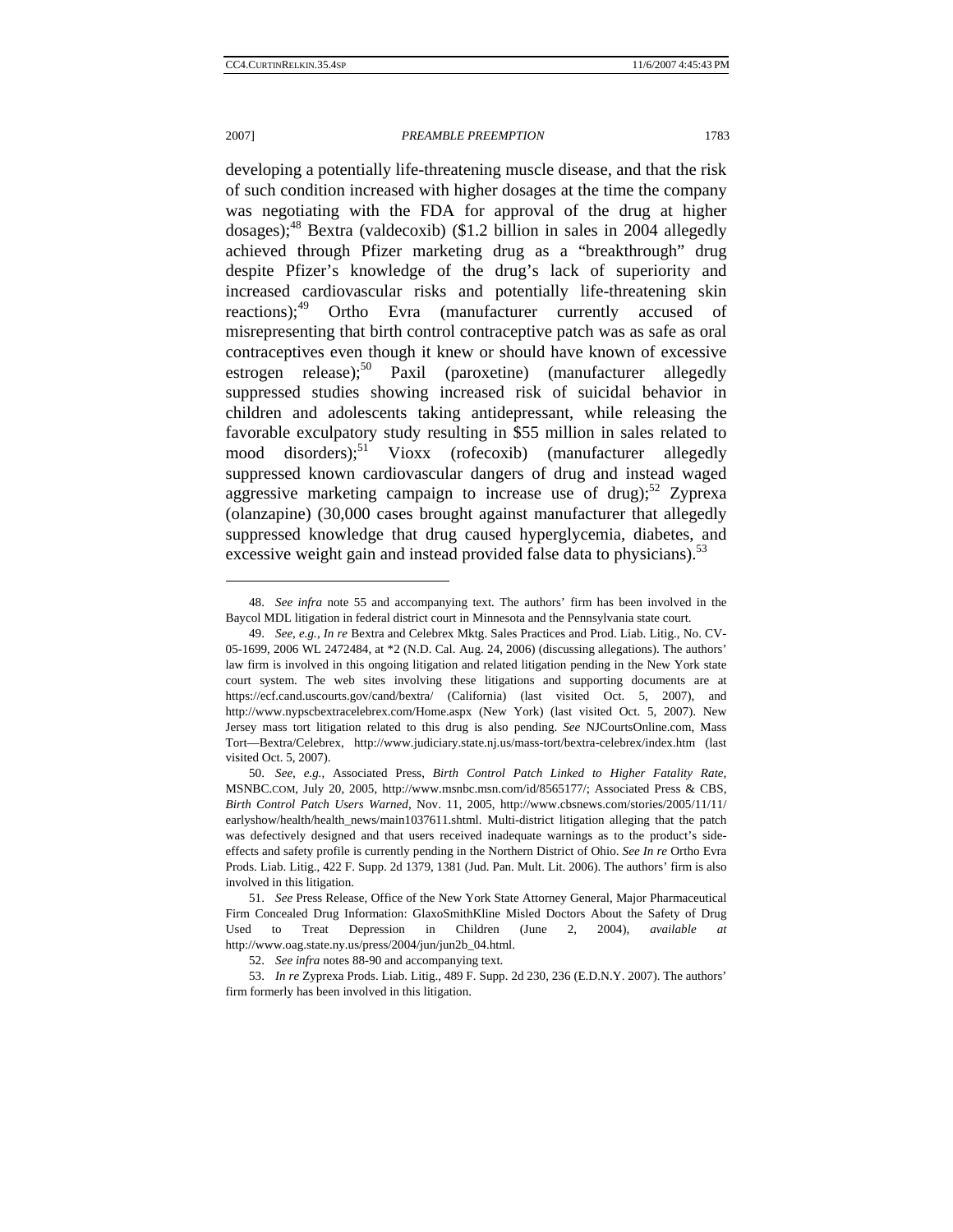What these drugs' debacles convincingly demonstrate is that the current FDA scheme is not protecting public health and safety, leading to what one recent commentator recently noted would be "the serious concerns raised by a system that would tolerate both tort preemption and regulatory failure."54 After all, what impact are multi-million dollar fines when a product is considered to be a potential blockbuster product, with global sales exceeding \$586 million in 2000, growth of 84%, and with forecast sales of \$1 billion for the next year?<sup>55</sup> Or when a product is by far a company's most profitable drug, with sales of \$4.2 billion a year?<sup>56</sup> In such situations, the effects of a product withdrawal can go beyond an immediate loss in product sales and impact the company's long term revenue potential.<sup>57</sup> From the authors' practical experience in involvement in numerous pharmaceutical cases over the years, the sad result is that corporate executives may continue aggressive marketing campaigns and negotiating with the FDA for approval of additional uses or higher approved dosages of blockbuster drugs at the time that internal documents show the company knew or should have known that patients are developing life-threatening conditions as a result of using a company's product. These executives' bonuses are tied to year-end revenues and they may very well be at another company by the time that the health concerns relating to a product come to light.

In addition, based on their personal experience, the authors of this Article believe that confidential settlements as a means of hiding manufacturer misconduct have long been a pervasive problem in mass tort pharmaceutical product liability cases, where the danger exists that a

 <sup>54.</sup> Wolfman, *supra* note 9, at 27.

 <sup>55.</sup> *See Bayer Reaches Settlement Over Drug Disclosure*, HOUSTON BUS. J., Jan. 23, 2007, *available at* http://houston.bizjournals.com/houston/stories/2007/01/22/daily29.html (discussing Baycol's \$8 million settlement involving thirty states); ResearchAndMarkets.com, The Impact of the Baycol Withdrawal, Sept. 2001, http://www.researchandmarkets.com/reportinfo.asp? report\_id=1049 (discussing financial data related to Bayer's Baycol). The facts related to Eli Lilly's alleged misrepresentations and omissions related to this drug are discussed in a security class action lawsuit brought on the behalf of shareholders. *See In re* Bayer AG Sec. Litig., 423 F. Supp. 2d 105, 107-10 (S.D.N.Y. 2005); *In re* Bayer AG Sec. Litig., No. 03 Civ. 1546, 2004 WL 2190357, at \*1-6 (S.D.N.Y. 2004).

<sup>56.</sup> *See* Alex Berenson, *Eli Lilly Said to Play Down Risk of Top Pill*, N.Y. TIMES, Dec. 17, 2006, at 1 (discussing how drug manufacturer Eli Lilly is accused of waging a decade-long effort to play down the health risks of Zyprexa, its best selling medication for schizophrenia, with sales of \$4.2 billion in 2006, based on hundreds of internal documents and e-mail messages among top company managers). The documents related to *The New York Times* article were recently found by a federal judge to be subject to a protective order and ordered to be returned to the defendant. *See In re* Zyprexa Injunction, 474 F. Supp. 2d 385, 397 (E.D.N.Y. 2007).

<sup>57.</sup> *See* ResearchAndMarkets.com, The Impact of the Baycol Withdrawal, Sept. 2001, http://www.researchandmarkets.com/reportinfo.asp?report\_id=1049.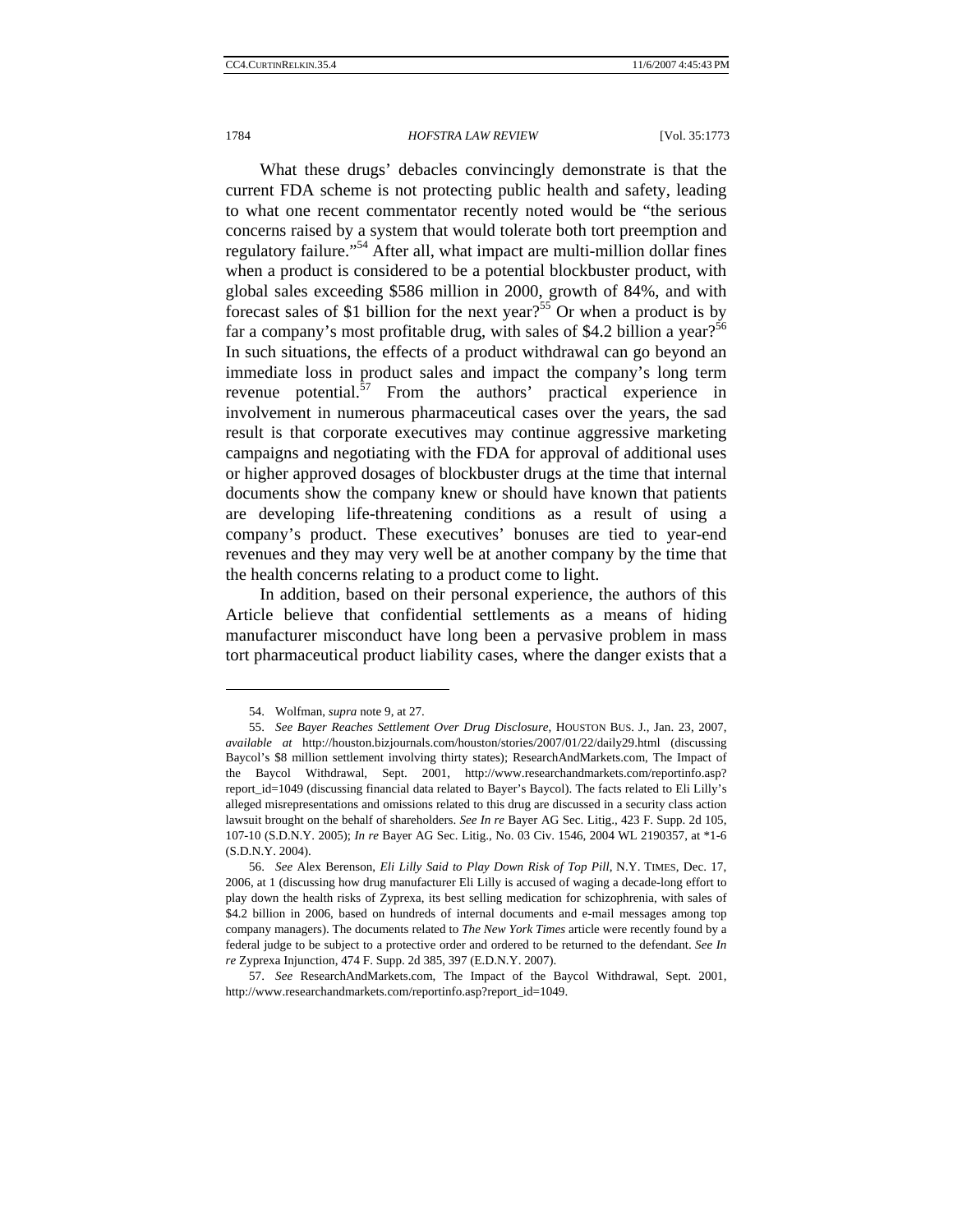manufacturer facing a massive number of potential lawsuits will attempt to settle cases as quietly as possible in an effort to avoid confrontations with the FDA, bad publicity and attendant stock market changes and/or additional lawsuits by injured parties who were unaware that the drug may be the cause of their injury.<sup>58</sup> Despite how Rule 26(c) of the Federal Rules of Civil Procedure and similar state laws generally require a showing of "good cause" for restricting access to discovery documents when necessary "to protect a party or person from annoyance, embarrassment, oppression, or undue burden or expense,<sup>59</sup> in most cases where the parties file settlement agreements that include a provision sealing the discovery documents, the requirement of "good cause" is ignored by the courts. Thus, "agreeing to a secrecy order may become a bargaining chip between the parties, with defendants agreeing more readily to an early settlement if the plaintiff agrees not to disclose

the details of the case to the public."<sup>60</sup> Such sealed orders create a difficult situation for the plaintiff's lawyer whose ethical obligation lies in the best possible representation of existing client(s), whose interest often is obtaining an expeditious settlement versus the plaintiff attorney's desire to expose important health information learned in litigation to protect the public or help other prospective plaintiffs. In reality, disclosure will often weaken the plaintiff's bargaining position for securing the defendant's acquiescence in discovery of certain materials, and also damage the plaintiff's ability to maximize the settlement value. Ethical rules, however, are clear: The plaintiff's attorney's foremost duty is to act in the best interest of her existing client.<sup>61</sup> Any question that such settlement agreements are not uncommon can be dispelled by simply reading the newspapers. For

<sup>58.</sup> *See* Andrew D. Goldstein, *Sealing and Revealing: Rethinking the Rules Governing Public Access to Information Generated Through Litigation*, 91 CHI.-KENT L. REV. 375, 375 (2006) (noting commonness of "umbrella" protective orders); Charles J. Reed, *Confidentiality and the Courts: Secrecy's Threat to Public Safety*, 76 JUDICATURE 308, 308 (1993) ("As a preemptive measure at the beginning of the discovery process, defense attorneys insist that the plaintiff's attorney agree to a protective order preventing communication with anyone regarding any information provided by the manufacturer.").

<sup>59.</sup> *See, e.g.*, Dorothy J. Clarke, *Court Secrecy and the Food and Drug Administration: A Regulatory Alternative to Restricting Secrecy Orders in Product Liability Litigation Involving FDA-Regulated Products*, 49 FOOD & DRUG L.J. 109, 114 & n.30 (1994) (listing state rules).

<sup>60.</sup> *Id.* at 114.

 <sup>61.</sup> MODEL RULES OF PROF'L CONDUCT R. 3.6(a) (2004) (advising that a lawyer should not make extrajudicial statements that may be disseminated to the public if it will materially prejudice the adjudicative process); MODEL RULES OF PROF'L CONDUCT R. 1.7(a) (2004) (instructing that a lawyer should not represent a client if representation will be limited by the lawyer's own or another client's interests); *see also* MODEL CODE OF PROF'L RESPONSIBILITY Canon 7 (1983).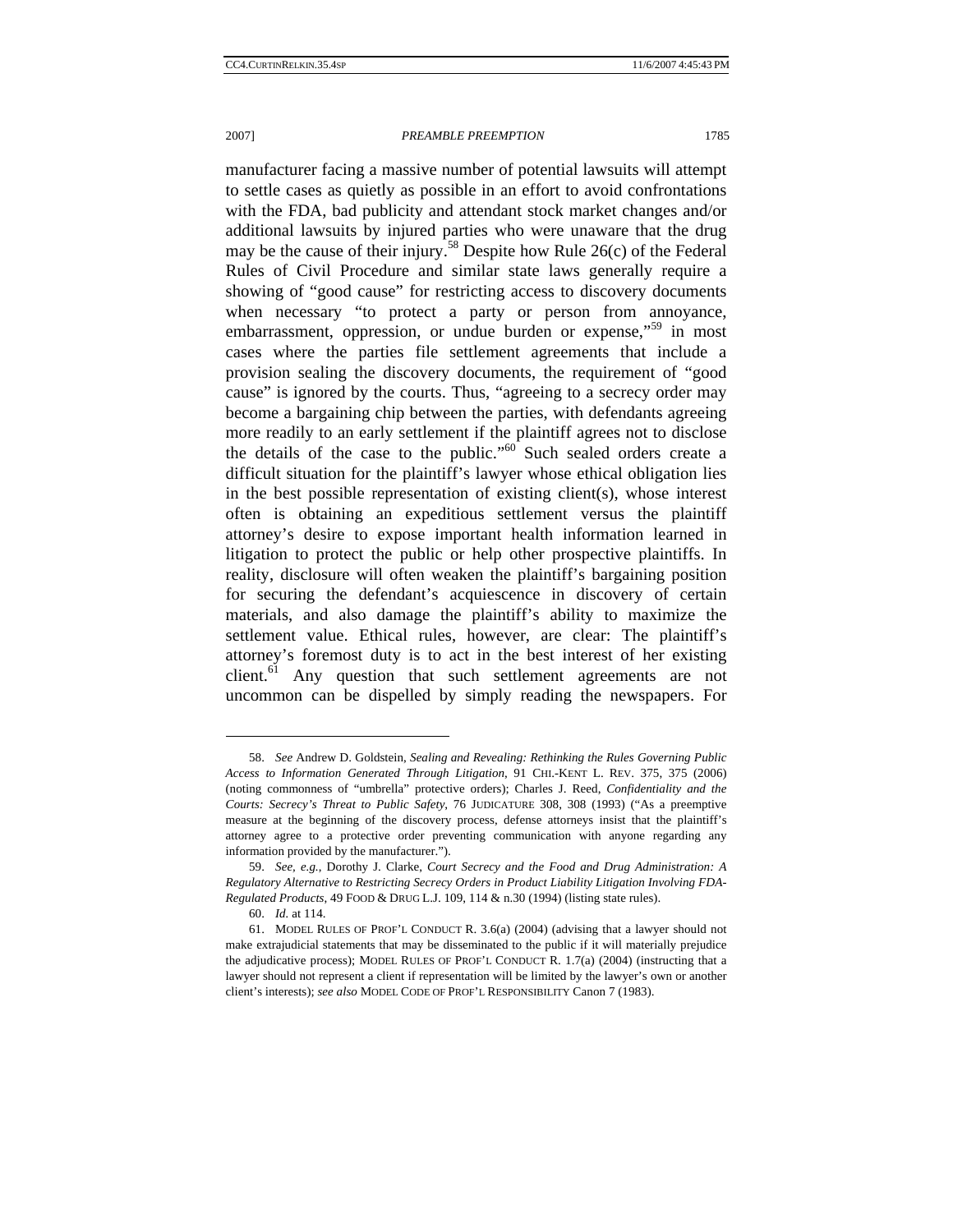example, in January 2007, *The New York Times* reported that Eli Lilly agreed to a \$495 million confidential settlement with Zyprexa that covered more than  $18,000$  patient claims.<sup>62</sup> An earlier \$700 million Zyprexa settlement dispensed with approximately 8000 claims.<sup>63</sup>

The problem with this company inertia, deliberate concealment, and confidential settlement of potential dangers is that most physicians learn about prescription drugs from publications of clinical trials, promotional materials, or alert letters that are provided by pharmaceutical companies.<sup>64</sup> For example, drug industry financing of mandatory continuing medical education has reportedly nearly quadrupled since 1998, from \$302 million to \$1.12 billion with over half of all continuing medical education courses in the United States paid for by drug companies, resulting in a situation where pharmaceutical companies set much of the agenda for what doctors learn about drugs. $65$  As noted by then-New York State Attorney General Elliot Spitzer in his complaint against GlaxoSmithKline for allegedly misrepresenting, concealing, or otherwise failing to disclose four studies related to the antidepressant Paxil: A physician cannot act in accordance with his professional obligation owed to the patient if the physician's prescribing decision is based on inadequate or biased information.<sup>66</sup> Or as recently noted by the Honorable Judge Weinstein: "But even fine doctors have to rely on, and  $\text{could} \dots$  [be] misled by  $\ldots$  incomplete and possibly misleading information available to them as a result of lack of adequate warnings on the label and [the manufacturer's] overselling."67 The current situation is such that physician reliance on pharmaceutical companies to provide adequate and accurate safety information has been likened by the Honorable Judge Richard Posner of the Seventh Circuit Court of Appeals as reliance on the proverbial fox guarding the henhouse.<sup>68</sup>

 <sup>62.</sup> Reuters, *Settlement on Zyprexa Hurts Results at Eli Lilly*, N.Y. TIMES, Feb. 1, 2007, at C3.

<sup>63.</sup> *Id.*

<sup>64.</sup> *See* Waxman Report, *supra* note 34, at 7-16; *see also infra* notes 84-90 and accompanying text.

 <sup>65.</sup> Daniel Carlat, Op-Ed., *Diagnosis: Conflict of Interest*, N.Y. TIMES, June 13, 2007, at A21 ("Because pharmaceutical companies now set much of the agenda for what doctors learn about drugs, crucial information about potential drug dangers is played down, to the detriment of patient care.") (using Avandia and Vioxx as examples).

<sup>66.</sup> *See supra* note 51.

<sup>67.</sup> *In re* Zyprexa Prods. Liab. Litig., 489 F. Supp. 2d 230, 241 (E.D.N.Y. 2007).

<sup>68.</sup> Larrissa MacFarquhar, *The Bench Burner: How Did A Judge With Such Submissive Ideas Become A Leading Influence On American Legal Opinion?*, NEW YORKER MAGAZINE, Dec. 10, 2001, at 78, 80-81.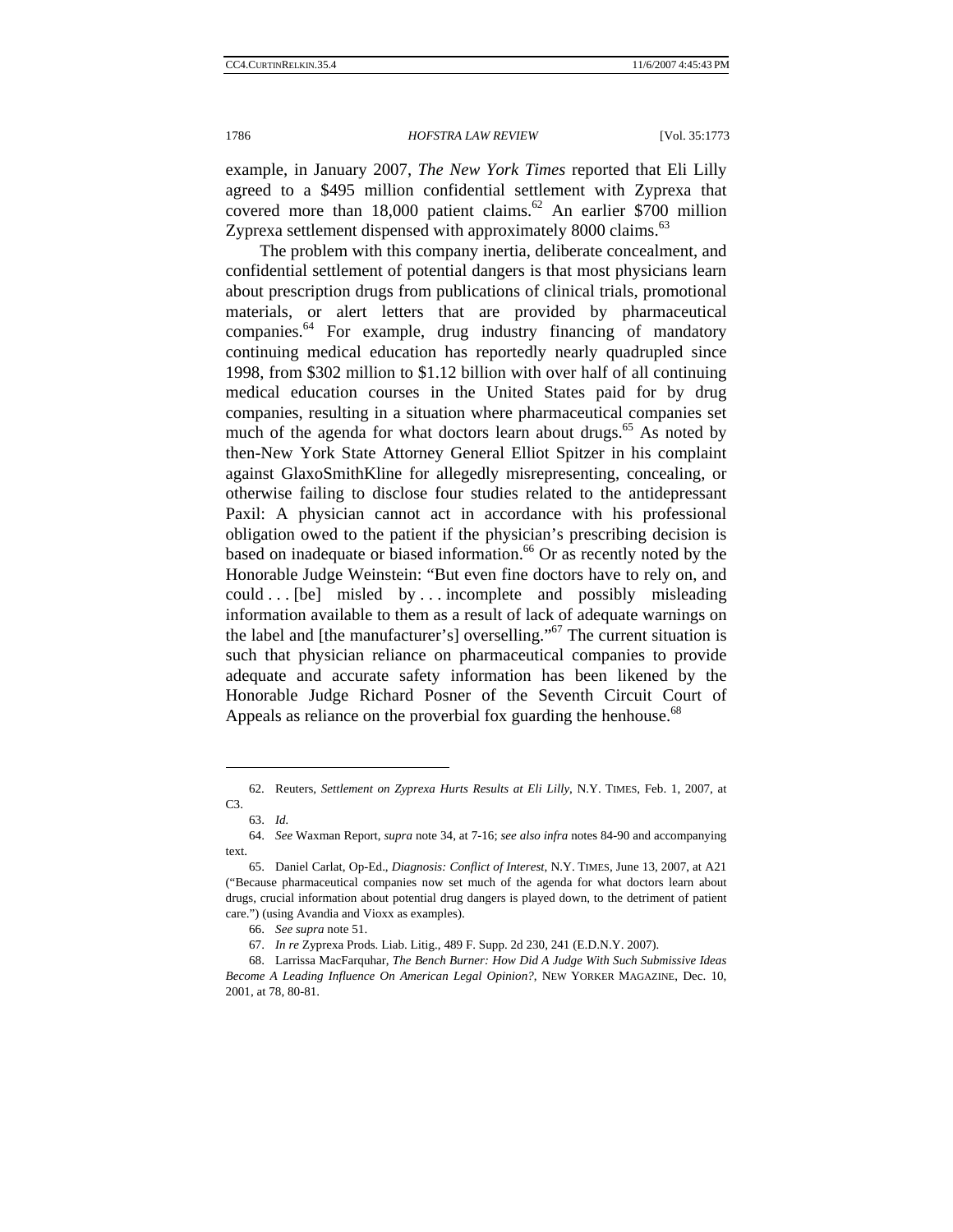### 2007] *PREAMBLE PREEMPTION* 1787

# III. THE SIGNIFICANT ROLE THAT PRODUCT LIABILITY LITIGATION PLAYS IN SCIENTIFIC FRAUD, MARKETING MISCHIEF, AND CONFLICTS OF INTEREST

As shown above, the lack of postmarketing studies, likely concealing, underreporting or spinning of adverse reactions, confidential settlements, and pharmaceutical involvement in mandatory continuing medical education means that the pharmaceutical companies, not the FDA, are in effect controlling the flow of information to treating physicians and the public. This situation leads to three distinct patterns of manufacturer misconduct consistently discovered through pharmaceutical products liability litigation: scientific fraud, marketing mischief, and conflicts of interest. The discussion below is artificial in that each kind of fraud is focused on in isolation, whereas litigation demonstrates that pharmaceutical manufacturers may engage in overlapping combinations of abuses in order to obtain FDA approval and keep their product on the market.

# *A. Scientific Fraud*

The most common kind of scientific fraud committed by manufacturers may be the withholding of relevant information from physicians, the public, and sometimes the FDA, $^{69}$  either by withholding or modifying research results, by spinning the data, by blaming exclusively other risk factors rather than acknowledging the multifactored role of the drug superimposed on the underlying risk factor, or by failing to report potential adverse drug reactions timely as required by the FDA. Recent cases where pharmaceutical manufacturers were accused of either modifying scientific results or failing to timely report adverse reactions show that drug companies often downplay serious, if not potentially life-threatening, side-effects, while trying to expand the market for their product.

For example, Merck's best selling, non-steroidal, anti-inflammatory drug, Vioxx, was approved of by the FDA in May 1999 as a safer alternative for the management of acute pain and the treatment of

 <sup>69.</sup> There is no question that in some circumstances, the FDA has access to adverse effects rates from competitors related to the same family of drugs, yet has been remarkably slow to act. In some recent situations, such as the SSRI antidepressants, the FDA had access to adverse effect rates from different clinical trials at different companies, and yet, as one commentator has noted, was simply slow to aggregate all the clinical data in order to examine the link between SSRIs and suicide more systematically. *See* JERRY AVORN, POWERFUL MEDICINES: THE BENEFITS, RISKS, AND COSTS OF PRESCRIPTION DRUGS 359-87 (2004).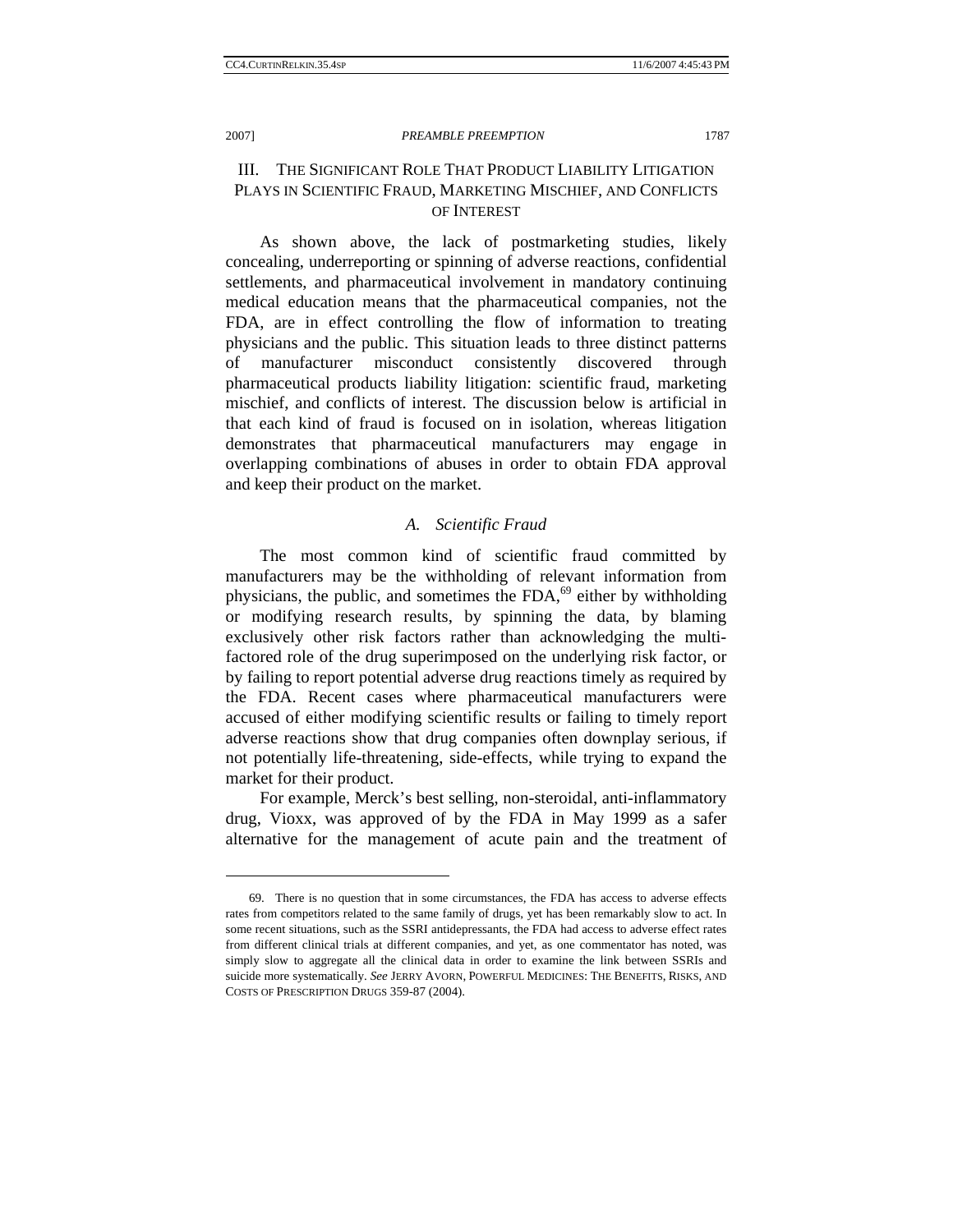osteoarthritis. "From that date through August 2004, 105 million Vioxx prescriptions were filled in the U.S. and an undetermined number were filled outside the U.S."70 "In 2003 alone, Merck's worldwide Vioxx sales totaled \$2.5 billion."<sup>71</sup> Merck has been accused of knowing about the cardiovascular risks of this COX-2 inhibitor since the early development of this drug, including internal e-mails made public through litigation in which Merck officials successfully persuaded the authors of a company sponsored study in 1996-97 to soften their conclusions as to the potential risk for thrombus formation with this drug.<sup>72</sup> Yet instead of studying cardiovascular outcomes, Merck disseminated pooled data from different small studies which falsely minimized cardiovascular risks to physicians in its "cardiovascular card" used by sales representatives with doctors, in an effort to promote Vioxx's cardiovascular safety to physicians.73 In January 1999, Merck launched its largest study yet of Vioxx, the so-called VIGOR gastrointestinal outcome research which was designed to compare the safety of Vioxx compared to a traditional NSAID naproxen related to rheumatoid arthritis by which the company hoped to expand the drug's approved uses by the FDA.<sup>74</sup> Despite Merck's own chief scientist Edward Scolnick stating in an internal e-mail that the results were a "shame" and indicated Merck employees/consultants being right about  $COX-2$  inhibition possibly increasing cardiovascular risks,<sup>75</sup> the published VIGOR study in the *New England Journal of Medicine* emphasized the purported positive gastrointestinal efficacy results. The published VIGOR study, however, did not contain data on edema and fluid retention at all, despite physician concern related to these issues.<sup>76</sup> Even more significant, the study obscured the cardiovascular (CV) risk associated with Vioxx by including data from an interim analysis that used different endpoint data for cardiovascular and gastrointestinal events—counting gastrointestinal events for one month longer—a highly irregular procedure which was not reported in the publication and led to

 <sup>70.</sup> W. John Thomas, *The Vioxx Story: Would It Have Ended Differently in the European Union?*, 32 AM. J.L. & MED. 365, 365-66 (2006).

<sup>71.</sup> *Id.* at 366.

<sup>72.</sup> *See* Harlan M. Krumholz et al., *What Have We Learnt From Vioxx?*, 334 BRITISH MED. J. 120, 120 (2007).

<sup>73.</sup> *Id.*

<sup>74.</sup> *Id.* at 120-21.

 <sup>75.</sup> This e-mail and other e-mails related to the Vioxx litigations are currently available on the Internet. *See* VioxxDocuments.com, Krumholz Vioxx Documents, www.vioxxdocuments.com (last visited Oct. 6, 2007).

<sup>76.</sup> *See* Krumholz et al., *supra* note 72, at 121.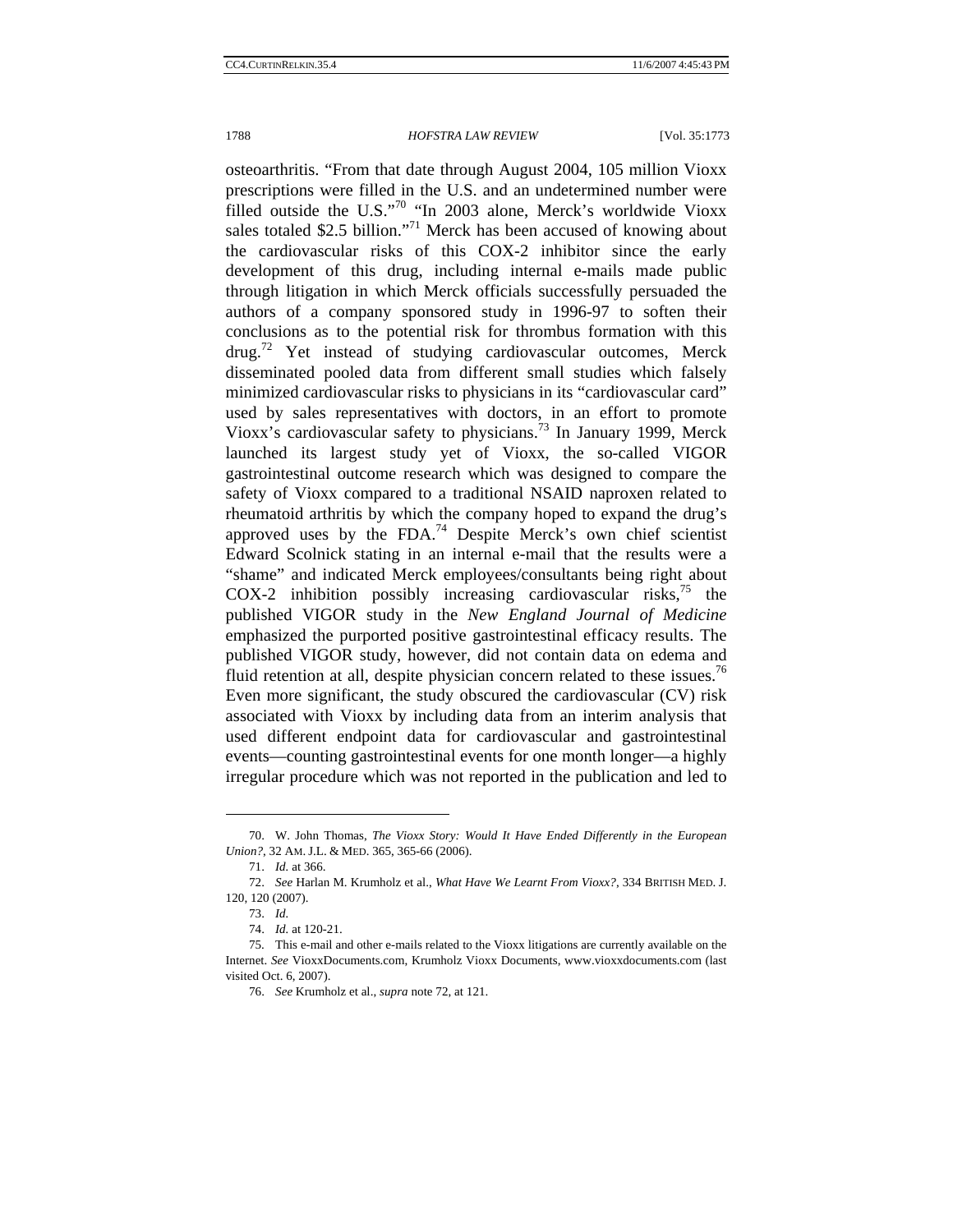the cardiovascular risk being understated because three additional myocardial infarctions occurred in the Vioxx group the month after the researchers stopped counting the cardiovascular events, whereas none occurred in the control group.<sup>77</sup> In addition, the cardiovascular risk was further concealed by presenting the hazard of myocardial infarctions as if the naproxen group was the intervention group and without reporting the absolute number of cardiovascular events, even though all other results were reported appropriately with rofecoxib as the intervention group.<sup>78</sup> Finally, the VIGOR study suggested a "naproxen hypothesis" which suggested that the difference in cardiovascular events between the Vioxx group and naproxen group was because naproxen allegedly had a strong cardioprotective effect, despite there being no accepted medical evidence that naproxen was cardioprotective and despite the fact that Merck knew it was concealing data by using different data for cardiovascular events.<sup>79</sup> Sadly, Merck strongly promoted the VIGOR study—reportedly purchasing nearly one million reprints to circulate to doctors and other healthcare professionals.<sup>80</sup> Thanks to these revelations shown through discovery and litigation, the *New England Journal of Medicine* re-examined the VIGOR study it published in 2000, and took the unusual step of publishing an "Expression of Concern" where it concluded that the Merck-employed authors of the article edited the manuscript to delete data revealing heart attacks in three of the study participants.<sup>81</sup> One of the authors, Dr. Alise S. Reicin served as Merck's lead scientific witness in several of the trials.<sup>82</sup>

# *B. Marketing Mischief*

To make matters worse, when drug manufacturers are confronted with potential declines in sales due to negative publicity associated with

<sup>77.</sup> *Id.*

<sup>78.</sup> *Id.*

<sup>79.</sup> *Id.*

<sup>80.</sup> *Id.*

 <sup>81.</sup> *See* Gregory D. Curfman, Stephen Morrissey & Jeffrey M. Drazen, *Expression of Concern: Bombardier et al.*, *"Comparison of Upper Gastrointestinal Toxicity of Rofecoxib and Naproxen in Patients with Rheumatoid Arthritis*,*"* 353 NEW. ENG. J. MED. 2813 (2005); *see also* Associated Press, *Vioxx Editorial May Bolster Merck Suits*, CBSNEWS.COM, Dec. 11, 2005, http://www.cbsnews.com/stories/2005/12/11/ap/health/printableD8EEB0HG0.shtml.

 <sup>82.</sup> *See* Thomas, *supra* note 70, at 365, 367 & n.20 (discussing Merck expert witness being VIGOR study author). As pointed out, none of the authors of the VIGOR study have publicly conceded error or taken responsibility for the biased VIGOR presentation, and in fact, two VIGOR authors continue to collaborate on high profile work with Merck. Krumholz et al., *supra* note 72, at 121.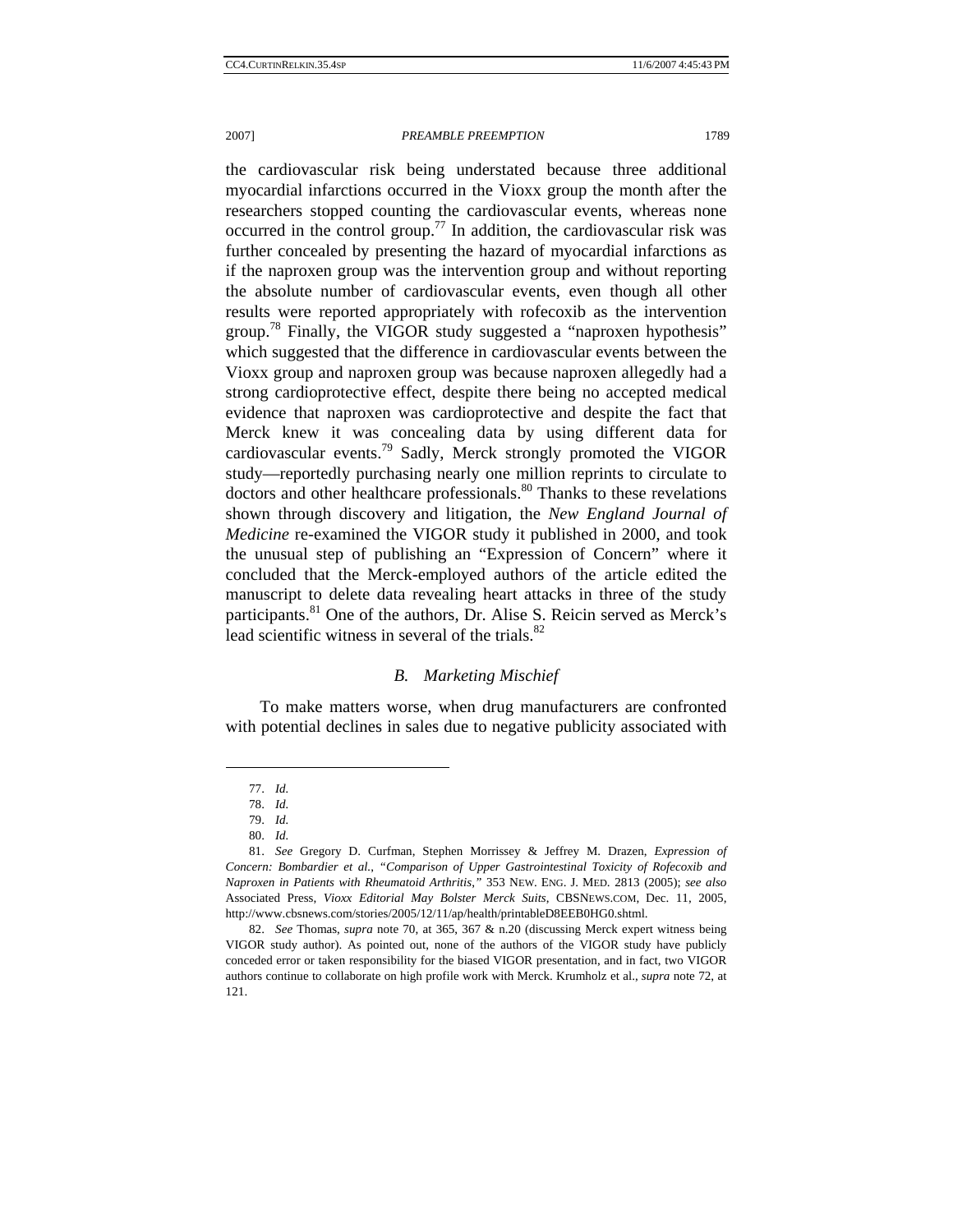potential negative adverse effects, manufacturers frequently respond by increasing advertising campaigns, including hiring doctors who are considered highly respected and influential "thought leaders" in the respective medical community to promote their drug, even when such physicians do not actively use the drug during their own practice,<sup>83</sup> and specifically training sales representatives how to respond to potential issues.

A good example of documented marketing mischief is a 2005 Congressional Report, which reviewed over 20,000 pages of Merck internal company documents and found that "[e]ven as evidence mounted that use of Vioxx was associated with heart attacks and strokes, physicians continued to prescribe Vioxx to millions of patients," thanks at least in part to strategies that Merck used to market Vioxx to physicians.84 These efforts included instructing highly trained representatives to show physicians a pamphlet—the so called "CV Card"—which was based on data that the FDA considered improper for a safety analysis that suggested "Vioxx might be 8 to 11 times safer than other anti-inflammatory drugs, prohibited the representatives from discussing contrary studies (including those financed by Merck) that showed increased risks from Vioxx, and launched special marketing programs—named 'Project XXceleration' and 'Project Offense'—to overcome the cardiovascular 'obstacle' to increased sales."85 The sales representatives were trained to use "obstacle handlers" to persuade doctors that Vioxx is the drug of choice. The Report is worth reading for its insights into the lucrative hidden world of pharmaceutical sales representatives and how it shows the incredible lengths $^{86}$  that Merck

 <sup>83.</sup> For an example of this from the authors' firm's own practice related to the Parlodel cases, discussed *infra* notes 98-107 and accompanying text, Dr. Ted King, the former chairman of the Johns Hopkins University OB/GYN Department from 1979 to 1983 and the former chair of the FDA OB/GYN Advisory Committee was hired by Sandoz to write an affidavit to submit to the FDA on the purported need for Parlodel and to travel and lecture on the need for Parlodel for a consulting honorarium of \$1500 daily (two decades ago). *See* Deposition of Theodore King at 13:2-13:8, 71:19-72:1, Dunn v. Sandoz Pharms. Corp., 275 F. Supp. 2d 672 (M.D.N.C. 2003) (No. 1:98 CV 00912) (on file with the Hofstra Law Review). Dr. King's deposition reveals that he had never prescribed Parlodel to any of his patients and that he recognized that the reason that Sandoz wanted him involved was simply because it believed he was a leader in the OB/GYN community. *Id.* at 28:7-28:14, 30:3-30:13, 43:3-43:7, 49:24-50:17, 56:17-56:20. His affidavit on behalf of Parlodel, however, never stated that he did not prescribe the lactation agent, yet he agreed that physicians reading his affidavit could believe that he wrote the affidavit based on his own experience as an obstetrician. *Id*. at 60:5-60:15.

 <sup>84.</sup> *See* Waxman Report, *supra* note 34, at 3.

 <sup>85.</sup> *Id.* 

 <sup>86.</sup> Such instruction included training sales representatives on how to shake hands, eat bread, and other non-verbal clues. *Id*.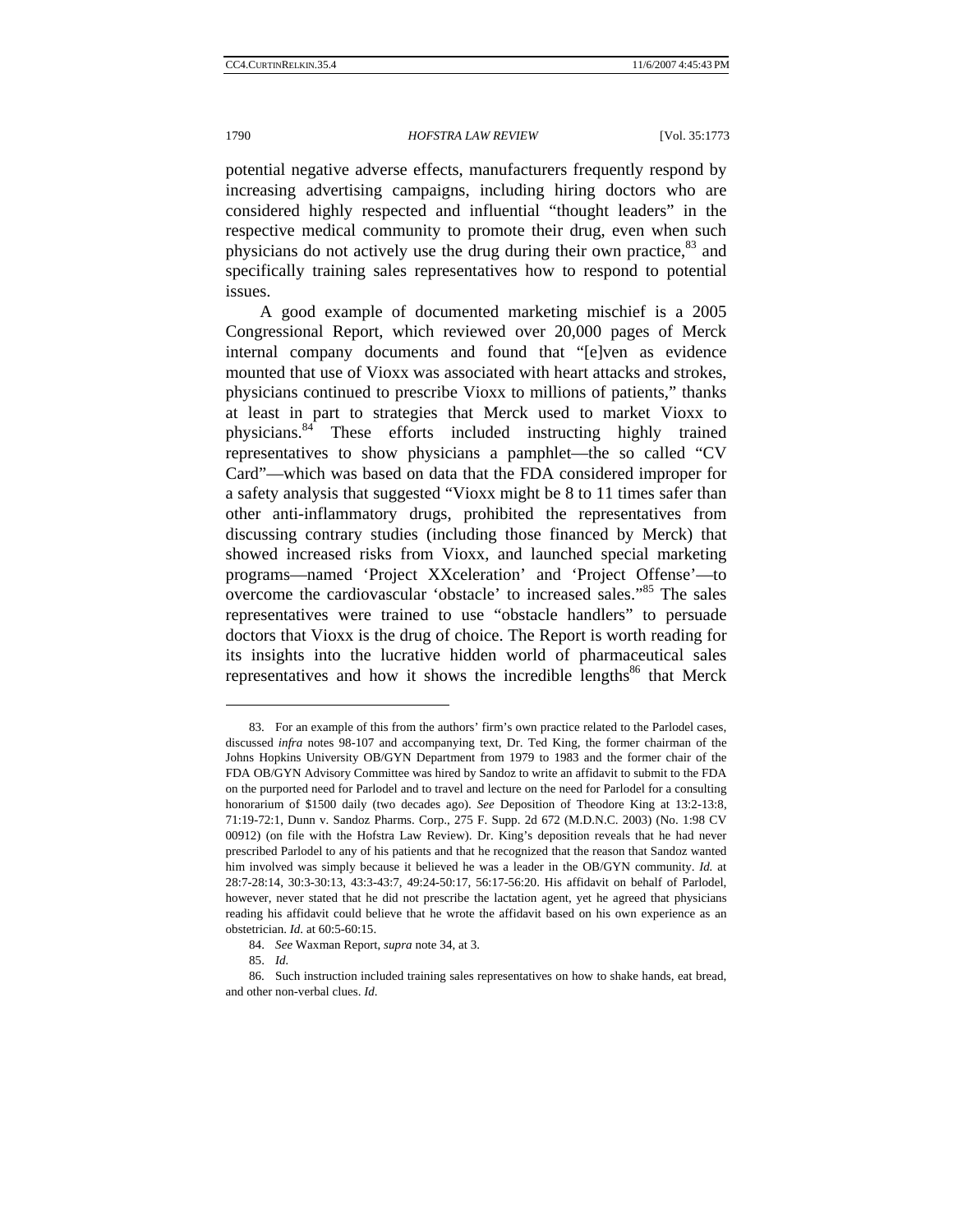went to "exhaustively" train its sales representatives how to persuade physicians to prescribe Vioxx and other Merck products.<sup>87</sup>

Significantly, however, the Report showed that after each development which suggested that Vioxx might pose a heightened risk of heart attacks and strokes, Merck sent special bulletins or special messages to its sales force, "directing them to use highly questionable information to assuage any physician concerns."<sup>88</sup> After the February 2001 FDA Advisory Committee voted that doctors should be informed about data from the VIGOR study, instead of backing off from its marketing of Vioxx, Merck launched "Project A&A XXceleration" with the slogan "In It To Win It" with financial incentives for sales representatives who helped Merck meet its goal of an increased market share.<sup>89</sup> Similarly, after an August 22, 2001 study published in the *Journal of the American Medical Association* (*JAMA*) raised serious questions about the safety of Vioxx and the other COX-2 inhibitors, Merck launched "Project Offense" a major new marketing campaign with the continued goal of increasing Vioxx's share of the market with the company again explicitly instructing its sales representatives how to deal with the cardiovascular safety concerns of Vioxx, including a decision tree called the "CV Obstacle Response" which again emphasized the CV Card as a way of assuring physicians about the

l

*Id.*

<sup>87.</sup> *Id.*

 <sup>88.</sup> *Id.* Among examples of questionable practices, the Waxman Report noted:

After Merck's VIGOR study reported increased heart attack risks, Merck directed its sales force to show physicians a "Cardiovascular Card" that made it appear that Vioxx could be 8 to 11 times safer than other anti-inflammatory drugs. *This card omitted any reference to the VIGOR findings and was based on data FDA considered to be inappropriate for a safety analysis*.

*Id.* at 4 (emphasis added).

After the FDA advisory committee voted that physicians should be informed about the risks found in the VIGOR study, Merck sent a bulletin to its sales force that advised: "DO NOT INITIATE DISCUSSIONS ON THE FDA ARTHRITIS COMMITTEE . . . OR THE RESULTS OF THE . . . VIGOR STUDY." If physicians asked about the VIGOR study, Merck representatives were directed to respond, "*I cannot discuss the study with you*."

*Id.* (emphasis added).

After the *New York Times* reported on the cardiovascular dangers of Vioxx, Merck instructed its field staff to tell physicians that patients on other anti-inflammatory medications were eight times more likely to die from cardiovascular causes than patients on Vioxx. The Merck bulletin told its sales force to show physicians the Cardiovascular Card and state: "Doctor, as you can see, Cardiovascular Mortality as reported in over 6,000 patients was Vioxx .1 vs. NSAIDS .8 vs. Placebo 0."

<sup>89.</sup> *Id.* at 23.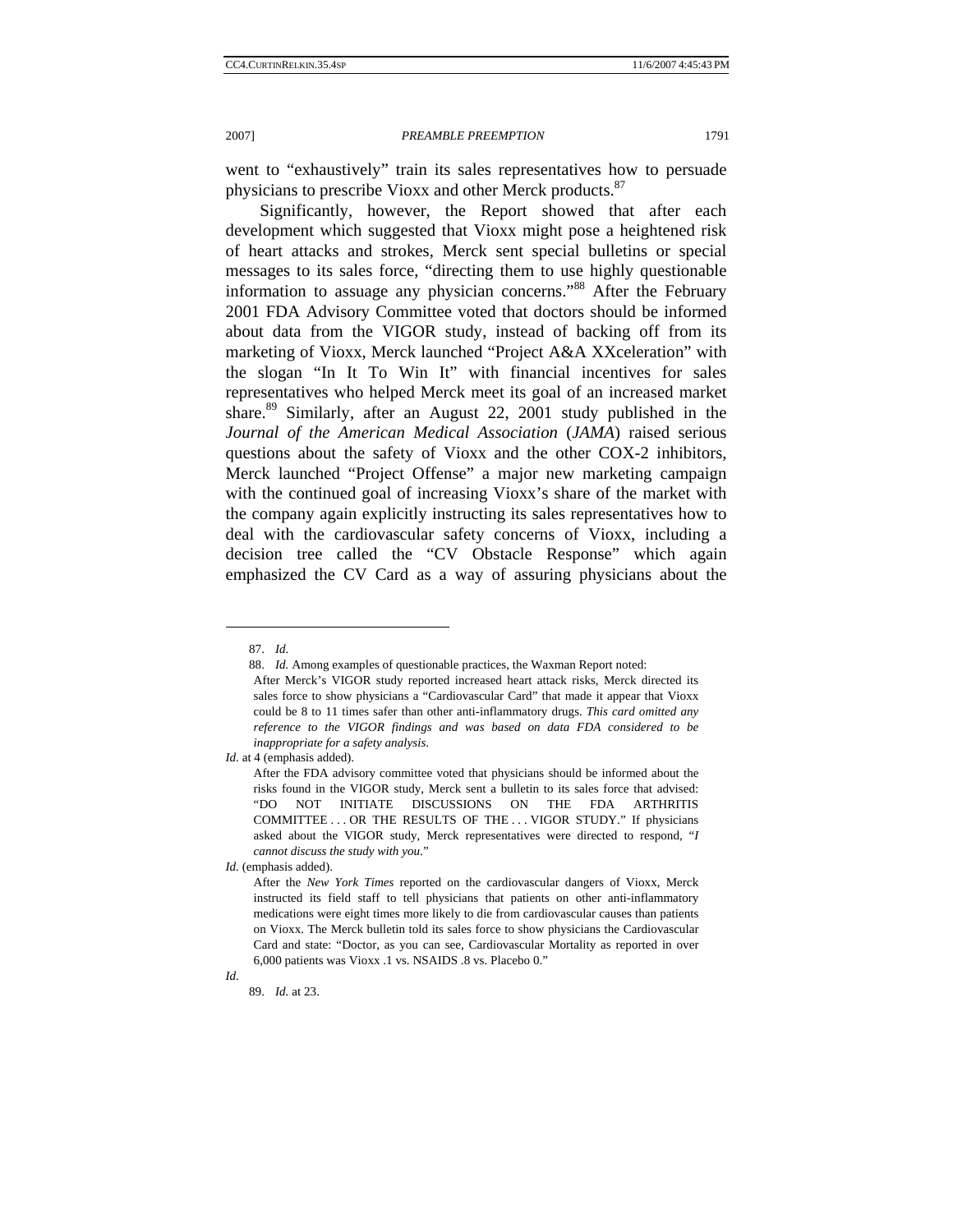cardiovascular risks and instructing sales representatives to emphasize allegedly new "efficacy" data.<sup>90</sup>

# *C. Conflict of Interest: The Problem Of Pharmaceutical Funding of Private Research and Undisclosed Involvement of Defense Experts in Research*

As already hinted above through the example of Merck pressuring authors of company-based studies to "soften" their conclusion about the possible cardiovascular effects of Vioxx, GlaxoSmithKline's suppression of unfavorable Paxil studies that showed a possible link between suicide and SSRI anti-depressants in teenagers and children,<sup>91</sup> and other numerous real-world examples, only a few of which are discussed here, the studies upon which a drug's label is based may be compromised by industry research funding. Such private research funding may require contractual agreements that allow the company to delete information from publication or delay publication of results, put pressure on researchers not to publish negative studies, and, in extreme cases, wage campaigns to discredit negative studies and destroy the scientists who attempt to publish negative results.<sup>92</sup> Given the enormous scale of research and educational grants given out by manufacturing companies, professional journals are noting that they are having a hard time finding experts in the field to review journal submissions who do not have industry ties, especially in situations where a particular company may have market dominance over a product. <sup>93</sup> Both legal and medical commentators have suggested that pressure exerted on researchers of sponsored research and sponsor control over data may be common "but because researchers so seldom stand up to their sponsors . . . 'there is no way to know how many negative studies have been suppressed—or worse, how many negative studies were converted to positives.'"94 Until September 2007, there was no requirement that pharmaceutical manufacturers disclose the results of all clinical trials

<sup>90.</sup> *Id.* at 25-26.

 <sup>91.</sup> *See supra* note 51 and accompanying text.

<sup>92.</sup> *See* Drummond Rennie, *Thyroid Storm*, 277 JAMA 1238, 1238-43 (1997) (citing, among others, WESLEY COHEN ET AL., UNIVERSITY-INDUSTRY RESEARCH CENTERS IN THE UNITED STATES (1994)).

<sup>93.</sup> *Id.* at 1242.

 <sup>94.</sup> Susan Haack, *Scientific Secrecy and "Spin": The Sad, Sleazy Saga of the Trials of Remune*, 69 LAW & CONTEMP. PROBS. 47, 63 (2006) (quoting Marcia Angell, Editor-in-Chief of the *New England Journal of Medicine*). Haack suggests that "almost every day there is more reason to believe that the iceberg of corruption is sizable." *Id.*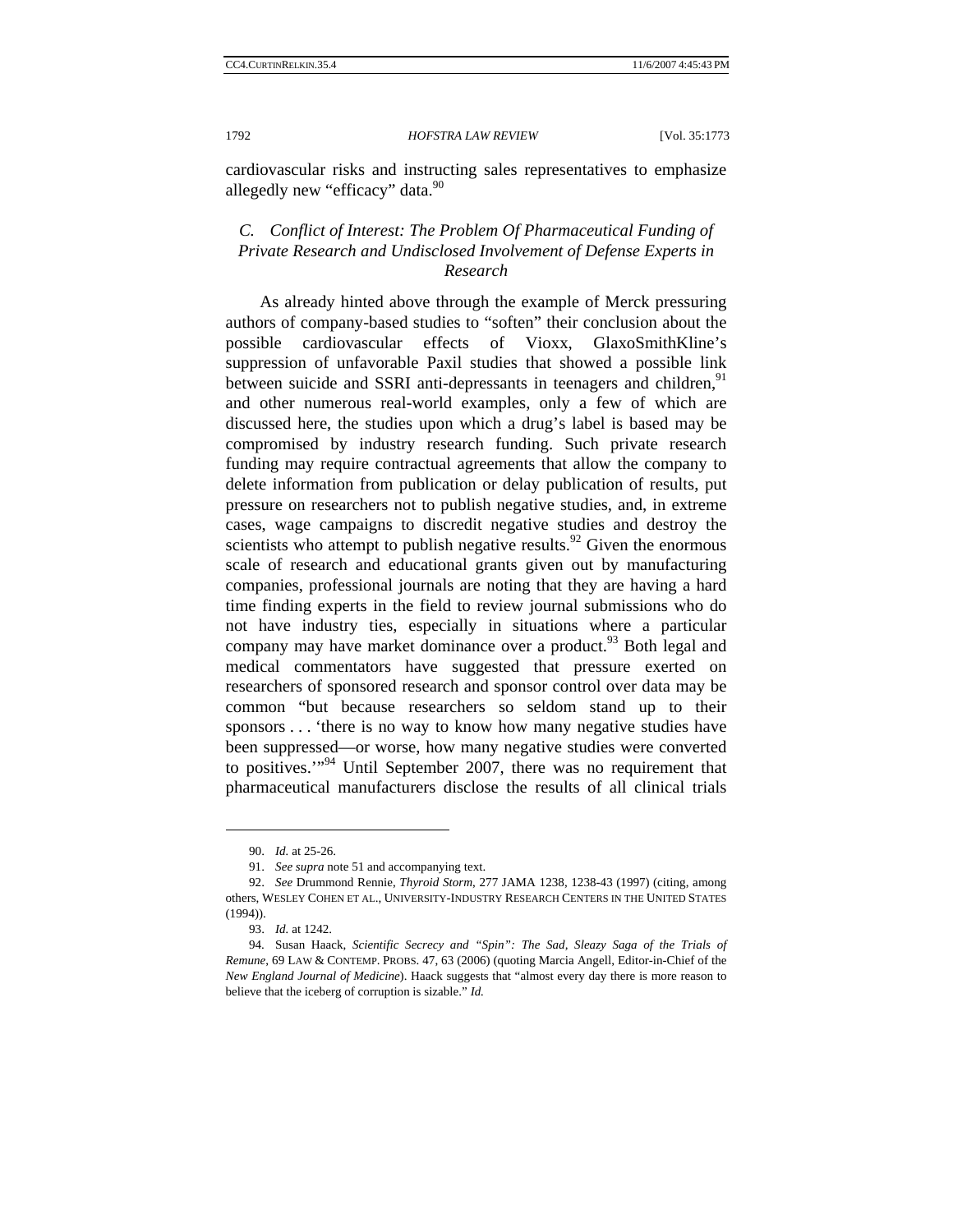#### 2007] *PREAMBLE PREEMPTION* 1793

involving humans, although this was part of the FDA legislation which was recently passed in Congress.<sup>95</sup>

An example of how conflict of interest is discovered in the course of product liability litigation is the Parlodel (bromocriptine mesylate) lawsuits. Numerous new mothers or their estates sued Sandoz Pharmaceuticals Corporation (now Novartis Pharmaceuticals Corporation) after they suffered hypertension, seizures, strokes, myocardial infarctions and death after their ingestion of Parlodel for the prevention of physiological lactation (lactation suppression).<sup>96</sup> The drug was routinely prescribed to mothers who chose not to breast-feed.<sup>97</sup>

During the course of litigation,  $98$  the plaintiffs through discovery obtained a document titled *Postpartum Stroke—A Twenty Year Experience*, by Dr. Andrea Witlin, Farid Matter, and Dr. Baha M. Sibai, which had been submitted to and accepted by the prestigious *American Journal of Obstetrics and Gynecology* for publication.<sup>99</sup> Dr. Sibai was a defense witness in the case. The study, which claimed to be a twenty year *prospective* study of strokes in women following childbirth, exonerated Parlodel as the cause of strokes, reporting that of the alleged 40,000 women taking Parlodel, only one of these women suffered a stroke and that not only was Parlodel not a cause of strokes in the postpartum period, but was actually protective.<sup>100</sup>

 <sup>95.</sup> *See* Drazen et al., *supra note* 45, at 1756 (discussing soon to be enacted requirement for sponsors of all clinically directive therapeutic trials to register their studies at the inception, in comparison with the past where "a clinical trial could be conducted in secret. The trial's sponsor, claiming proprietary rights, could keep all information about it, including its very existence, private. Thus, if a drug had important adverse effects, this information might never be made public.").

 <sup>96.</sup> For a review of how Sandoz Pharmaceuticals has been noted to have done everything it could to resist changes to labeling of Parlodel and its later removal from the market, see Margaret A. Berger & Aaron D. Twerski, *From the Wrong End of the Telescope: A Response to Professor David Bernstein*, 104 MICH. L. REV. 1983, 1987-88 (2006).

 <sup>97.</sup> However, mother's milk abates naturally in a few days if not stimulated, so in 1994 the FDA filed proposal to withdraw the approval of the lactation suppression indication. *See*  Opportunity for a Hearing on a Proposal to Withdraw Approval of the Indication, 59 Fed. Reg. 43,347 (Aug. 23, 1994).

 <sup>98.</sup> The authors' firm was involved in the incident described.

 <sup>99.</sup> The transcripts of the depositions of Drs. Sibai and Witlin related to this office are on file with the authors.

 <sup>100.</sup> The original manuscript's conclusion in full was that "[a]lthough bromocriptine [Parlodel] is no longer approved for use in postpartum lactation suppression . . . it does not appear to be etiologic for postpartum stroke as has previously been reported. . . . Indeed, one might argue that woman exposed to bromocriptine were at a lower risk . . . ." Andrea G. Witlin, Farid Mattar & Baha M. Sibai, Postpartum Stroke: A Twenty-Year Experience 13 (unpublished manuscript, on file with the Hofstra Law Review); *see generally* Deposition of Dr. Baha M. Sibai, Siharath v. Sandoz Pharms. Corp., 131 F. Supp. 2d 1347 (N.D. Ga. 2001) (testifying as to his findings regarding the relationship between bromocriptine and postpartum stroke) (on file with the Hofstra Law Review).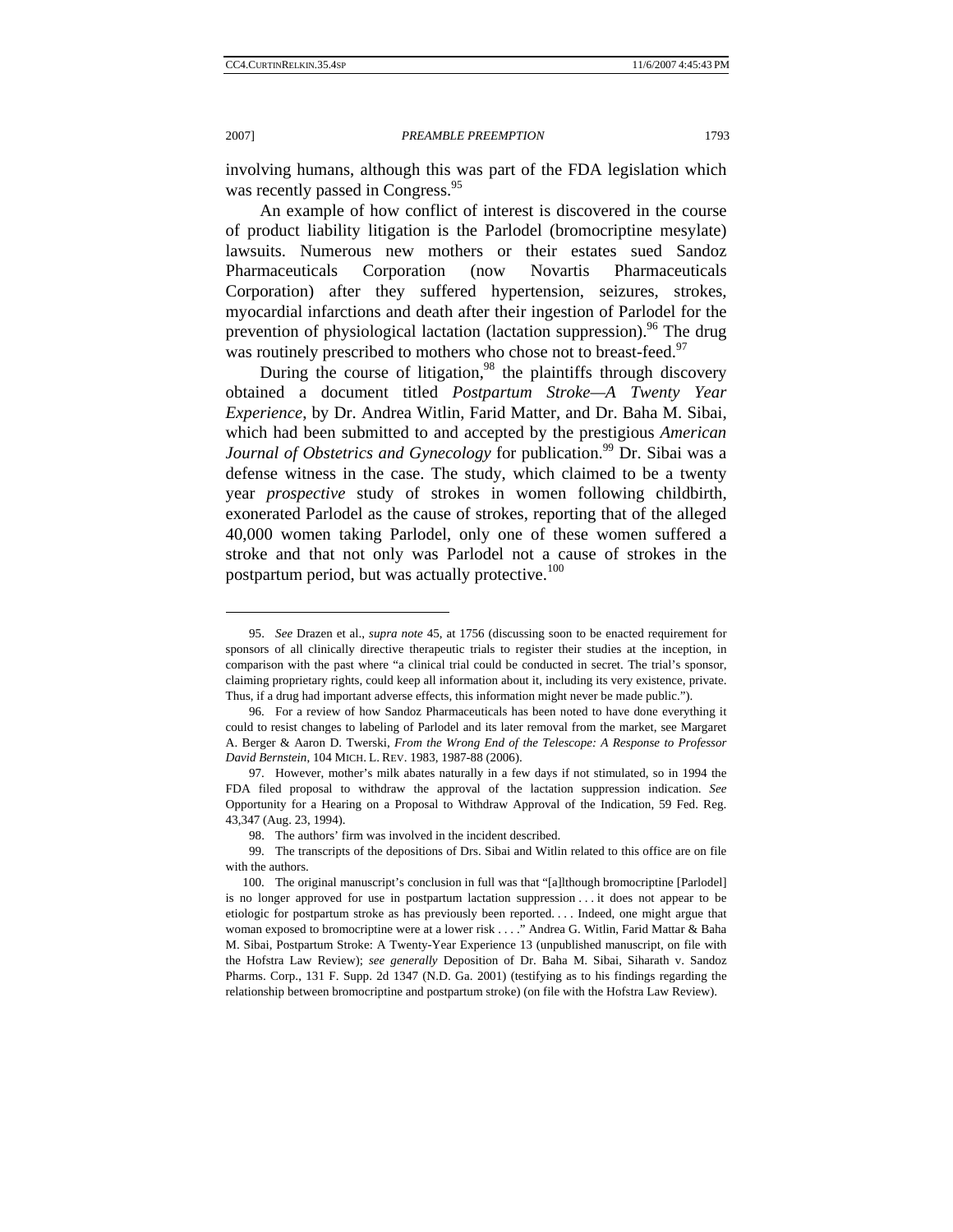### 1794 *HOFSTRA LAW REVIEW* [Vol. 35:1773

Depositions taken by plaintiffs' attorneys of the study's authors, Drs. Witkin and Sibai, however, revealed the serious conflicts of interests in the study—including that Dr. Sibai had been a paid expert witness for Sandoz in several lawsuits involving Parlodel and admitted his payments averaged \$10,000 to \$20,000 per year.<sup>101</sup> They further revealed the study's obvious flaws including that (1) although the manuscript described the study as a prospective compilation in a database of clinical data on women who suffered strokes, no prospective database ever existed;<sup>102</sup> (2) no written criteria was set for the inclusion/exclusion of patients in the study, much less any clear definition of "stroke"; $^{103}$  and (3) the manuscript was allegedly based on a single spreadsheet that consisted of thirty-three columns of information for each of the twenty women identified as having a stroke, yet many of the columns were missing information, including that in the "postpartum medications" column which formed the basis for the Parlodel conclusions, no information was available for half of the women with respect to their use of postpartum medicines.<sup>104</sup> As a result, the plaintiffs' attorneys wrote a detailed letter to the *American Journal of*  Obstetrics and Gynecology,<sup>105</sup> which resulted in further review of the paper. It was then significantly revised so that the study was now identified as being retrospective, not prospective (which is significant in that prospective studies are considered to have greater scientific weight and be less subject to the reviewer bias phenomenon). Even more significant, unlike the conclusion of the earlier-accepted manuscript, which had explicitly stated that Parlodel "does not appear to be etiologic for postpartum stroke," the final version of the study entirely omitted any discussion of Parlodel.<sup>106</sup>

 <sup>101.</sup> This Parlodel saga is written about in JEROME P. KASSIRER, ON THE TAKE: HOW MEDICINE'S COMPLICITY WITH BIG BUSINESS CAN ENDANGER YOUR HEALTH 42-44 (2005) (concluding that after reviewing the doctor's depositions that "some of the data were incomplete, unreliable, unverifiable, and nonreproducible" and "[c]learly the research of Drs. Sabai [sic] and Witlin was not only flawed, but contaminated by Dr. Sabai's [sic] financial conflict of interest").

<sup>102.</sup> *See, e.g.*, Deposition of Andrea Witlin at 48:6-50:2, 50:20-51:6, 99:4-99:13, Brasher v. Sandoz Pharms. Corp., 160 F. Supp. 2d 1291 (N.D. Ala. 2001) (on file with the Hofstra Law Review).

 <sup>103.</sup> *See, e.g.*, *id.* at 59:21-69:17, 75:6-75:19, 76:40-76:25, 92:7-92:19.

 <sup>104.</sup> S*ee id.* at 76:14-76:19, 88:7-88:8, 92:7-93:12, 94:5-95:23.

 <sup>105.</sup> Letter from Jerry Kristal to Frederick P. Zuspan, M.D., Editor-in-Chief, American Journal of Obstetrics and Gynecology (Aug. 6, 1999) (on file with author).

 <sup>106.</sup> The conclusion of the earlier-accepted manuscript explicitly stated that Parlodel "does not appear to be etiologic for postpartum stroke." *See* Witlin, Mattar & Sibai, *supra* note 100, at 13. Unlike the earlier manuscript, the conclusion in the published version was simply that "postpartum stroke remains an uncommon, multifactorial, and nonpreventable complication of pregnancy . . . . We found an association between postpartum stroke and hypertensive disorders of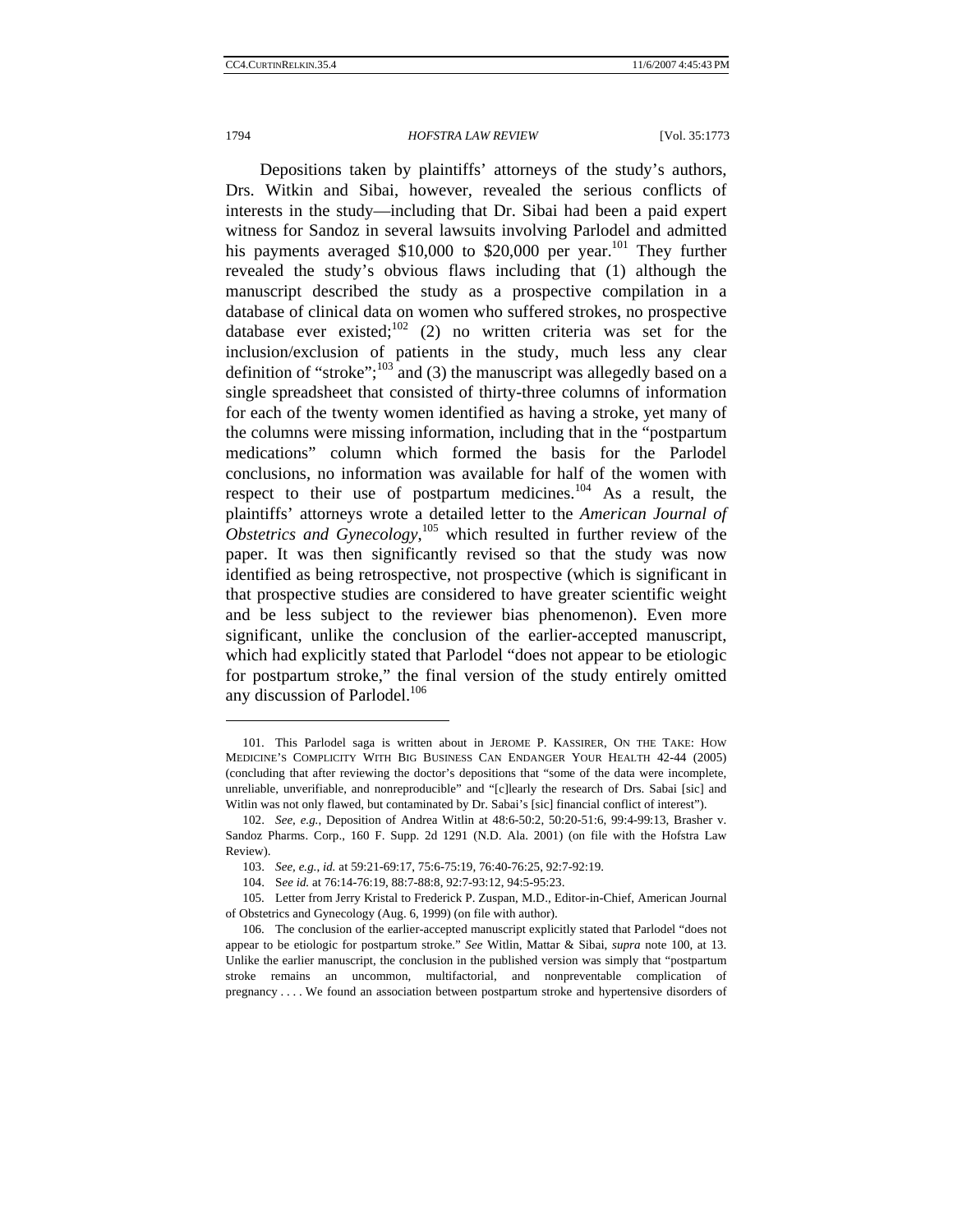The key is that if Drs. Witlin and Sibai had not been deposed and asked the questions they were asked, the conflict of interest and the numerous defects in the study would never had been discovered. The original study that exonerated Parlodel would have been published by this well-respected journal and would have been used in the Parlodel litigation or even by Novartis to try to bring the product back on the market. Despite their violations of the *American Journal of Obstetrics and Gynecology*'s policies on conflicts of interest and the implicit acknowledgment of the flaws as mandated by the re-write of the manuscript omitting the Parlodel conclusion, Drs. Sibai and Witlin have continued to publish in the *American Journal of Obstetrics and Gynecology* without any apparent censure, although Dr. Sibai has recently been censured by the journal for his involvement in another study in which a study was misrepresented as a randomized trial when it was submitted and accepted by the journal and when it was presented at the journal's annual meeting. $107$ 

# *D. A Quick Note: Is The FDA Retreating from Its Preemption Position?*

In an amicus letter brief filed in *Perry v. Novartis Pharmaceutical Corporation* in the United States District Court for the Eastern District of Pennsylvania on September 21, 2006, the FDA, while continuing to assert that "state tort claims premised on the defendants' failure to provide a warning that FDA had specifically considered and rejected as scientifically unsubstantiated during the relevant period,"<sup>108</sup> expressly disclaimed any intention to "occupy the field."109 The FDA further made clear that failure to warn claims that do not directly conflict with the FDA regulatory decisions remain viable, noting that "federal regulations explicitly recognize that manufacturers can, and in some limited instances must, modify their labels to add new warnings of hazards associated with the drug without awaiting prior FDA approval."110 Thus,

pregnancy and cesarean delivery . . . ." Andrea G. Witlin, Farid Mattar & Baha M. Sibai, Postpartum Stroke: A Twenty-Year Experience, 183 AM. J. OBSTETRICS & GYNECOLOGY 87 (2000). Instead of mentioning Parlodel, the study found that there was "no association [between] conductive *anesthesia*" and postpartum stroke. *Id.* (emphasis added).

 <sup>107.</sup> Editorial, *Announcement of Inappropriate Acts in the Publication Proces*s, 195 AM. J. OBSTETRICS & GYNECOLOGY 886, 887 (2006).

<sup>108.</sup> *See* Brief of United States as *Amicus Curiae* in Support of Defendants at 1, Perry v. Novartis Pharms. Corp., 456 F. Supp. 2d 678 (E.D. Pa. Sept. 21, 2006), *available at* http://www.aei.org/research/liability/subjectAreas/pageID.1378,projectID.23/default.asp.

<sup>109.</sup> *Id.* 

<sup>110.</sup> *Id.* at 10.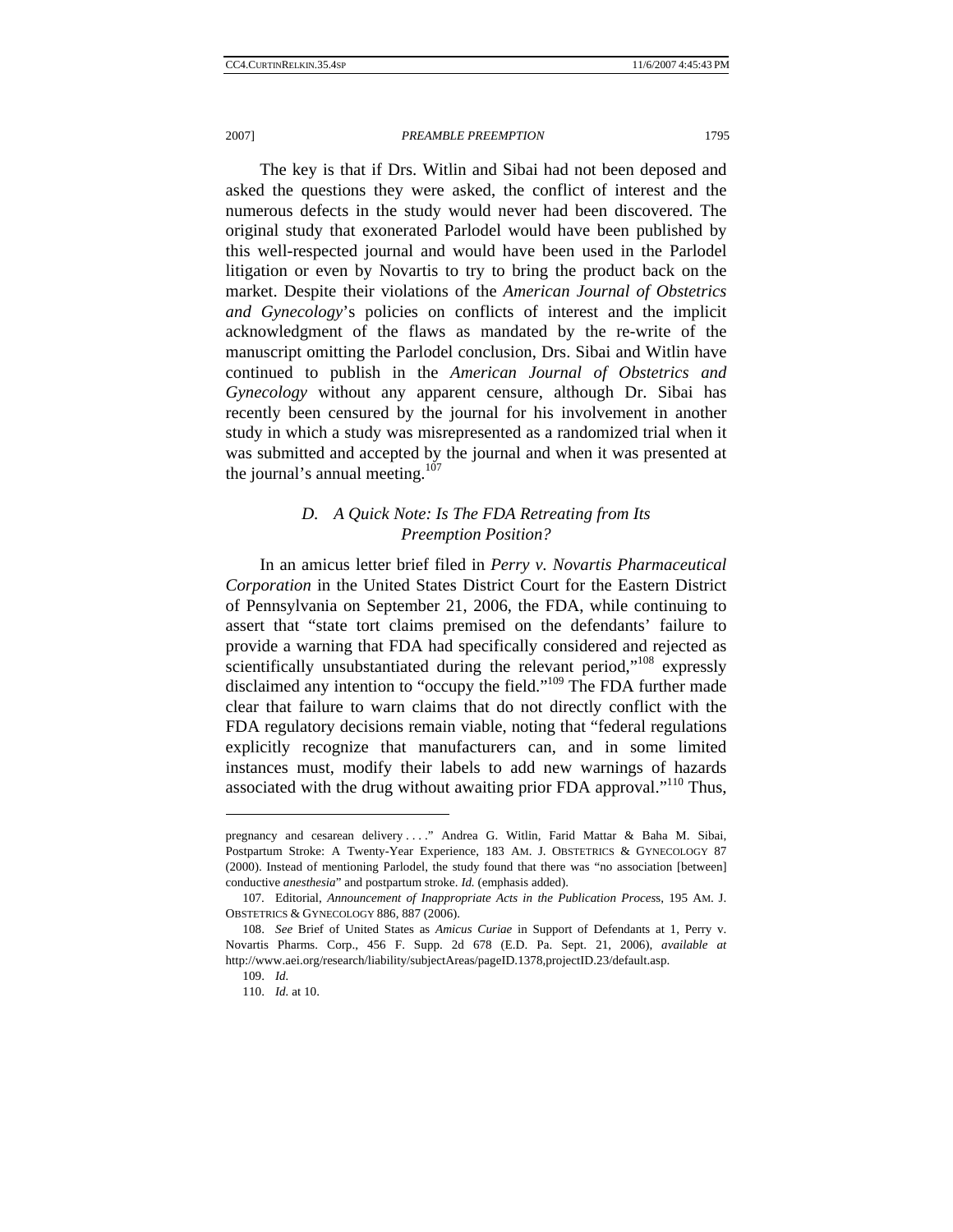#### 1796 *HOFSTRA LAW REVIEW* [Vol. 35:1773

this letter made clear that failure to warn claims that do not directly conflict with FDA regulatory decisions remain viable and can be interpreted to be consistent with the argument that there can be only conflict preemption (a direct and positive conflict) when the FDA has been asked to consider a warning, reviewed all the data, and rejected it, that is, a case-by-case approach to preemption.111 The *Perry* amicus letter, however, raises more questions than it answers in that the FDA typically does not reject warnings, but just determines that data is either conclusive or inconclusive about the need for a warning at a given point in time. Moreover, labeling gets "negotiated" between the FDA and the manufacturer, and thus decisions can be made for reasons distinct from the merits, as can happen in any negotiation. Further, would this result in perpetual debate about what the FDA would or would not do? Would this limited *Perry* preemption result in a situation where the FDA will step in and specifically provide the answer in individual litigations? It would seem that the current Bush administration FDA is unlikely to flatly say, no, we would have not rejected a specific warning and thus plaintiff may proceed. In arguing against *Perry* preemption, plaintiffs should argue that the pharmaceutical company has the continuous duty, even after receiving market approval, to ensure the safety of its products on the market, and as such, the pharmaceutical company has the burden of showing that it proposed a warning or new warning or label change, submitted all relevant clinical data, and that the FDA explicitly rejected this clinical data. Plaintiffs should also argue these are factual issues that cannot be decided on summary judgment or Federal Rule of Civil Procedure 12(b)(6) motions.

The evolving position of the FDA may be important as to the outcome in a pending certiorari petition concerning the preamble preemption issue. The Vermont Supreme Court, the country's first highest state court to address the claims that the FDA preamble preempts failure to warn pharmaceutical litigation, handily dismissed such claims

 <sup>111.</sup> This limited view of preemption was adopted by the *Perry* court. *See Perry*, 456 F. Supp. 2d at 684-85; *see also In re* Zyprexa Prods. Liab. Litig., 489 F. Supp. 2d 230, 277 (E.D.N.Y. June 11, 2007) ("FDA would consider preempted *only* those state-law adequacy of warning claims which seek to impose liability for failure to include labeling language already rejected by the FDA.") (emphasis added). For an old but relevant law journal article on the topic of limited preemption, see Margaret Jane Porter, *The* Lohr *Decision: FDA Perspective and Position*, 52 FOOD & DRUG L.J. 7, 11 (1997) (discussing the Supreme Court's decision in *Lohr*, including how the FDA's position in *Lohr* recognized that "[r]egulation cannot protect against all possible injuries that might result from use of a device over time. Preemption of all such claims would result in the loss of a significant layer of consumer protection").